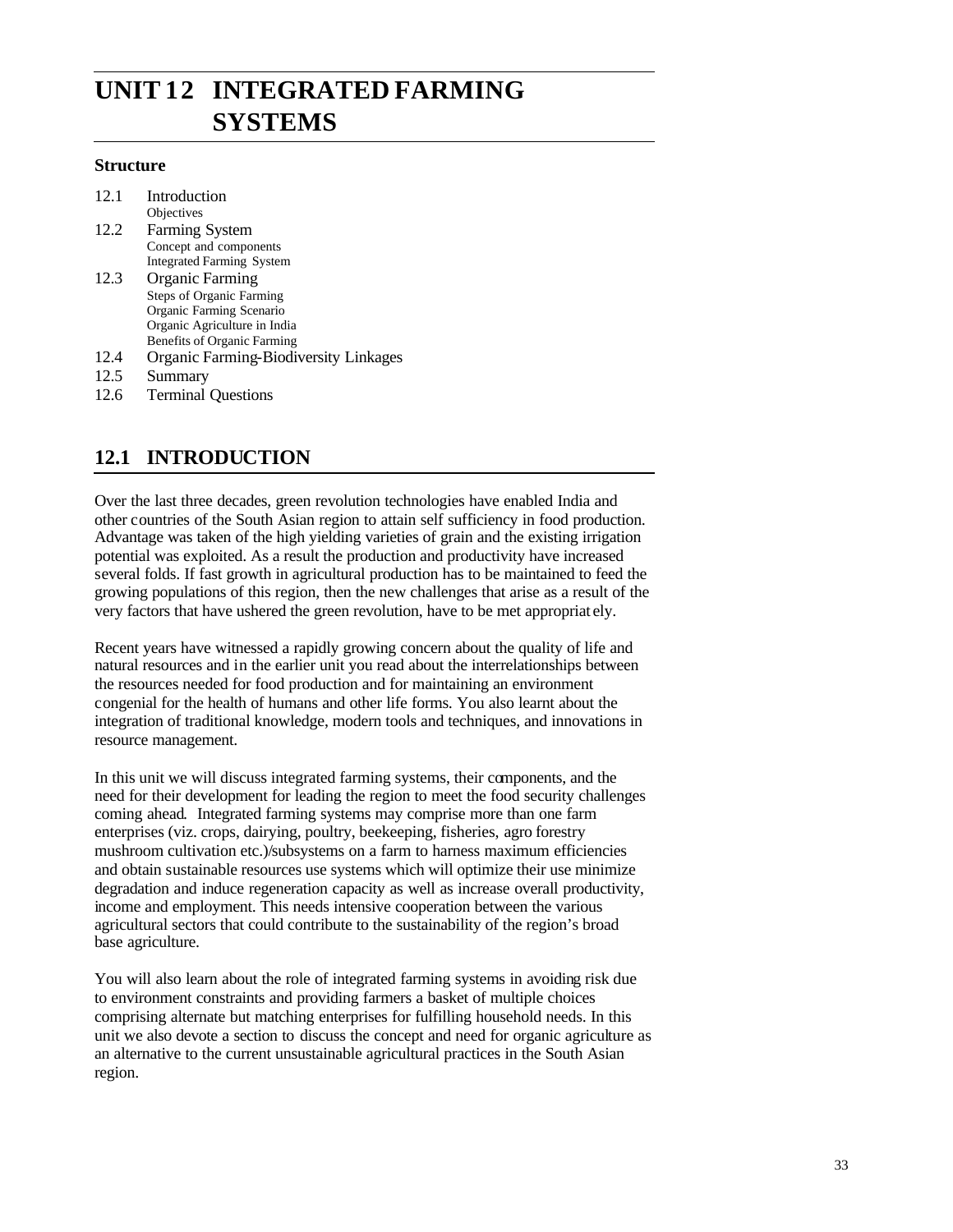#### **Objectives**

After studying this unit, you should be able to:

- discuss the concept and various components of integrated farming systems;
- explain the role of integrated farming system in sustaining overall agricultural production;
- state the effectiveness of integrated farming systems in supplementing the farm family income;
- state the future possibilities of integrated farming systems in providing food security in the region;
- explain the need and benefits/advantages/constraints of organic farming;
- suggest more efficient use of external inputs in farming systems; and
- exchange and discuss various strategies and experiences concerning integrated and organic farming systems.

### **12.2 FARMING SYSTEM**

Farming system represents an appropriate combination of farm enterprises like cropping systems, livestock, poultry, fisheries, forestry and the means available to the farmer to raise them for increasing productivity and profitability. What kind of a farming system a farmer adopts and what suits the farmer's resources are of prime importance to sustain the natural resources, farm income and meet the diversified demands of the growing population for food, fodder, fibre and fuel.

#### **12.2.1 Concept and Components**

Farming has been divided into disciplines viz. crop production, dairy, husbandry etc., each being the domain of different subject specialists. However, farmers are not specialists; they regard farming as a whole and this whole is more than the sum of the parts seen by the subject specialists. Moreover, farming is not just a collection of crops and animals to which certain inputs are applied and immediate results are available. Rather ,it is a complicated network of soil, plants, anim als, implements, workers, other inputs and environmental influences with the reins held and manipulated by the farmer, who given his or her preferences and aspirations, attempts to produce output from the inputs and technology available.

The term **farming system** refers to a particular arrangement of farming enterprises that are managed in response to the physical, biological and socioeconomic environments and in accordance with the farmer's goal, preference and resources. A farming system can be viewed as a system in which the farm household is the basic unit that focuses on:

- i) the interdependencies between the various components under the control of the farm household members and
- ii) how these components interact with the physical, biological and economical factors not under the control of the household.

Components of the farming systems are the individual pieces that make up the system of concern. Almost every component is a system in itself with multiple components at a smaller scale, and it plays its specific role in relation to the system as a whole. Farming systems can be characterized according to their biophysical and human setting:

**Biophysical setting**: The genetic resources, techniques and strategies chosen by farmers to develop and maintain their farming system, depend on their ecological conditions. Farmers generally depend on their local resources to the greatest extent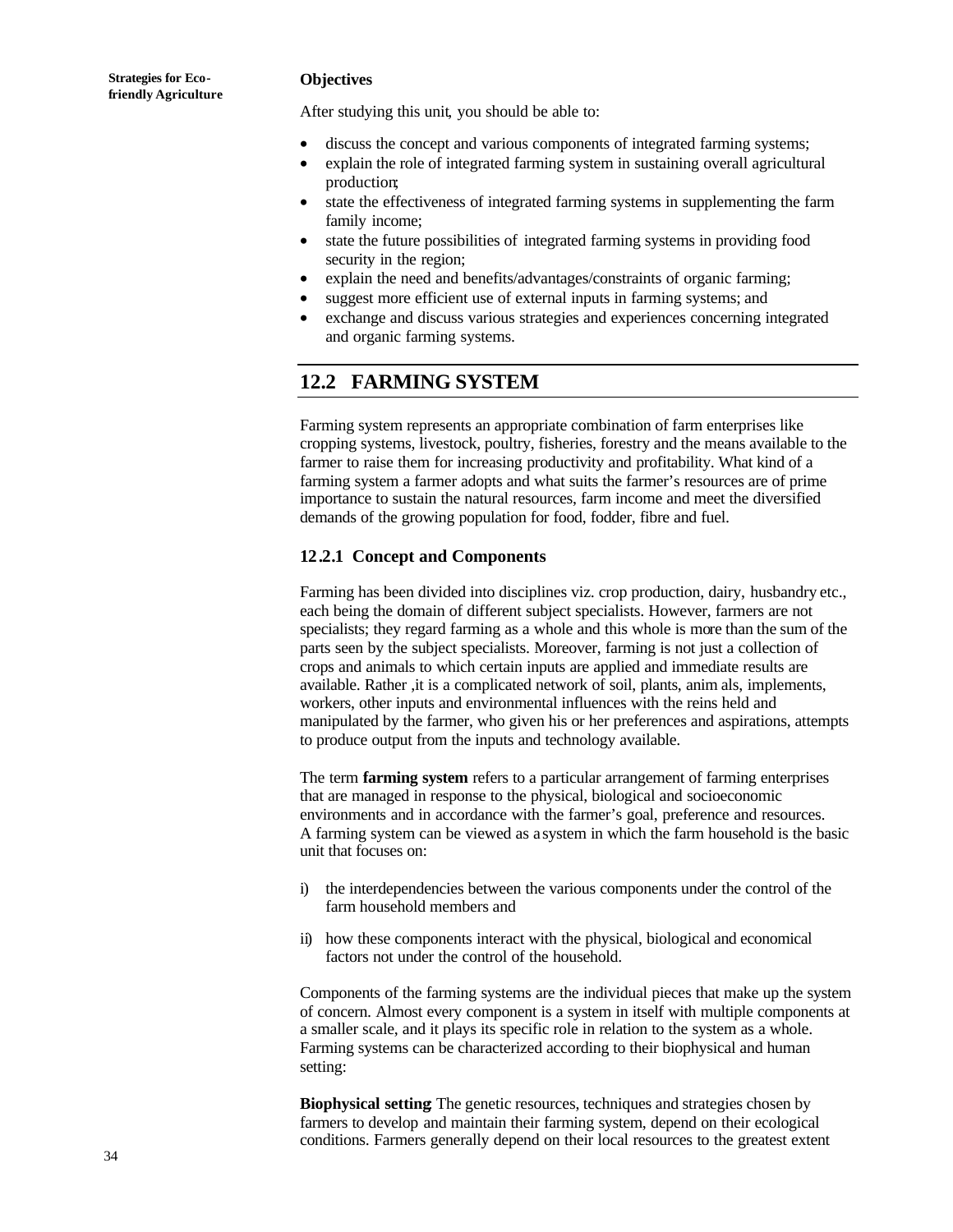possible but many physical (climate and soil) and biological (pests and diseases) factors may limit the farming options.

**Integrated Farming Systems**

**Human setting:** Farming systems are determined by regional, socioeconomic, cultural, and political characteristics. Each farm household provides the management, knowledge, labour, capital and land for farming and consumes at least a part of the produce. The household thus is a centre of resource allocation, management, production and consumption. Certain factors may also limit the farming options like, availability of land, labour or capital, or market demands, transport facilities and human skills.

The aim of farming systems is to integrate farm enterprises for optimum utilization of resources, minimize environmental damage, increase the farmer's income, create employment opportunities throughout the year, increase export potential and support agro-industry and food security.

A sustainable agricultural farming system aims at improving agricultural production while conserving the regenerative capacity of the natural resource base. It combines traditional ecological understanding and results of modern scientific research on natural processes. It is thus maximizing use of knowledge of natural processes. Sustainable farming systems include both organic and integrated agricultural systems.

#### **12.2.2 Integrated Farming**

In view of the geometric rise in the population of the South Asian region and shrinkage of agricultural land and operational holdings in the post green revolution era, farmers have to include some more enterprises like animal husbandry, bee keeping, fisheries, piggery etc., apart from cropping systems to augment their income and conserve the natural resources and to attain food security. Farmers feel the need to shift from low profit field crop farming system to a diversified multi- enterprise farming system. The traditional mixed or **integrated farming system, (IFS)** which had been less productive, but ecologically more sustainable, is coming back.

The integrated farming system aims at a sustainable, highly-productive, socially desired mixed farm. This will be reached by minimizing the nitrogen supply and biocide use per unit produce while maintaining high yields and product quality. This aim is characteristic for the so-called globally-oriented agriculture where high productivity and efficiency are combined by making maximal use of the biological mechanisms that dictate the functioning of these agricultural systems. This type of agriculture does not exclude particular inputs such as fertilizers and biocides, but maximizes their efficiency and effectively at the global scale. It is based on lower external inputs and a (more) natural crop protection system than conventional farming.

Thus integrated farming is particularly useful for developing countries, as it requires minimal inputs in terms of expensive chemicals or technology. This has a core component of the most dependable farming system, for instance field crop, around which other complementary farming systems, like livestock/aquaculture/ beekeeping/mushroom culture/poultry/ agro forestry etc., are integrated for obtaining maximum productivity, profitability and sustainability. An integrated farming system could comprise agri- livestock or agri- livestock- poultry, or agri-horticulturesilviculture, etc. By using the by-products or wastes of one component as inputs to another, such farming systems are able to increase the net efficiency of the entire system and at the same time minimize overall waste production and reduce dependency on industrially derived external inputs. Figure 12.1 shows the material flow in a conventional farming system and an integrated farming system. However, before an integrated farming system is designed, 'the farmers' needs, financial implications, opportunities available and the socio-economic conditions and marketing facilities of the region are to be kept in mind. At the same time one has to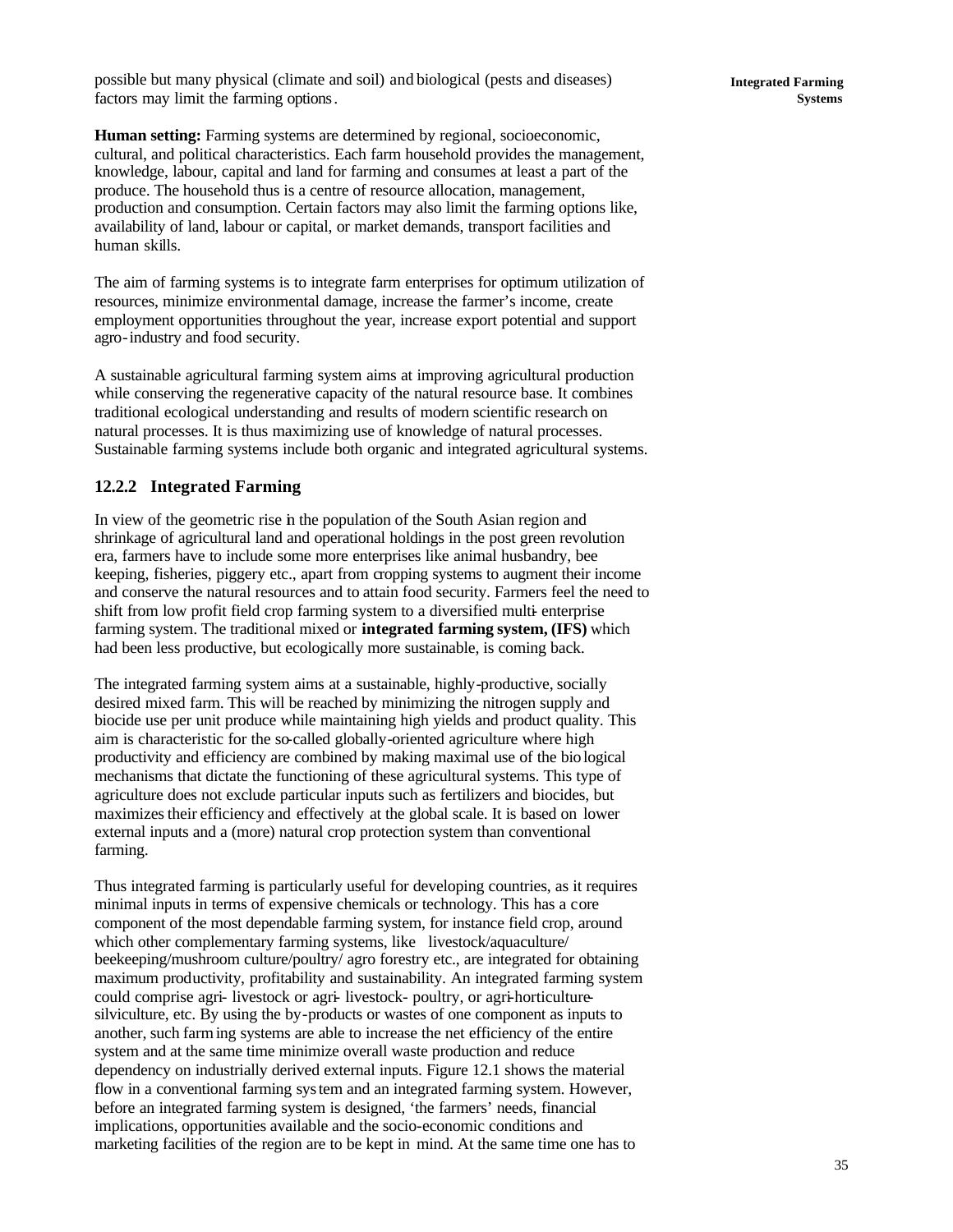be aware of the changes taking place in regional, national and international agricultural scenarios and in environmental parameters.



**Conventional Farming System**



**Integrated Farming System**

**Fig.12.1: Comparison of material flow in a conventional farming system and an integrated farming system.**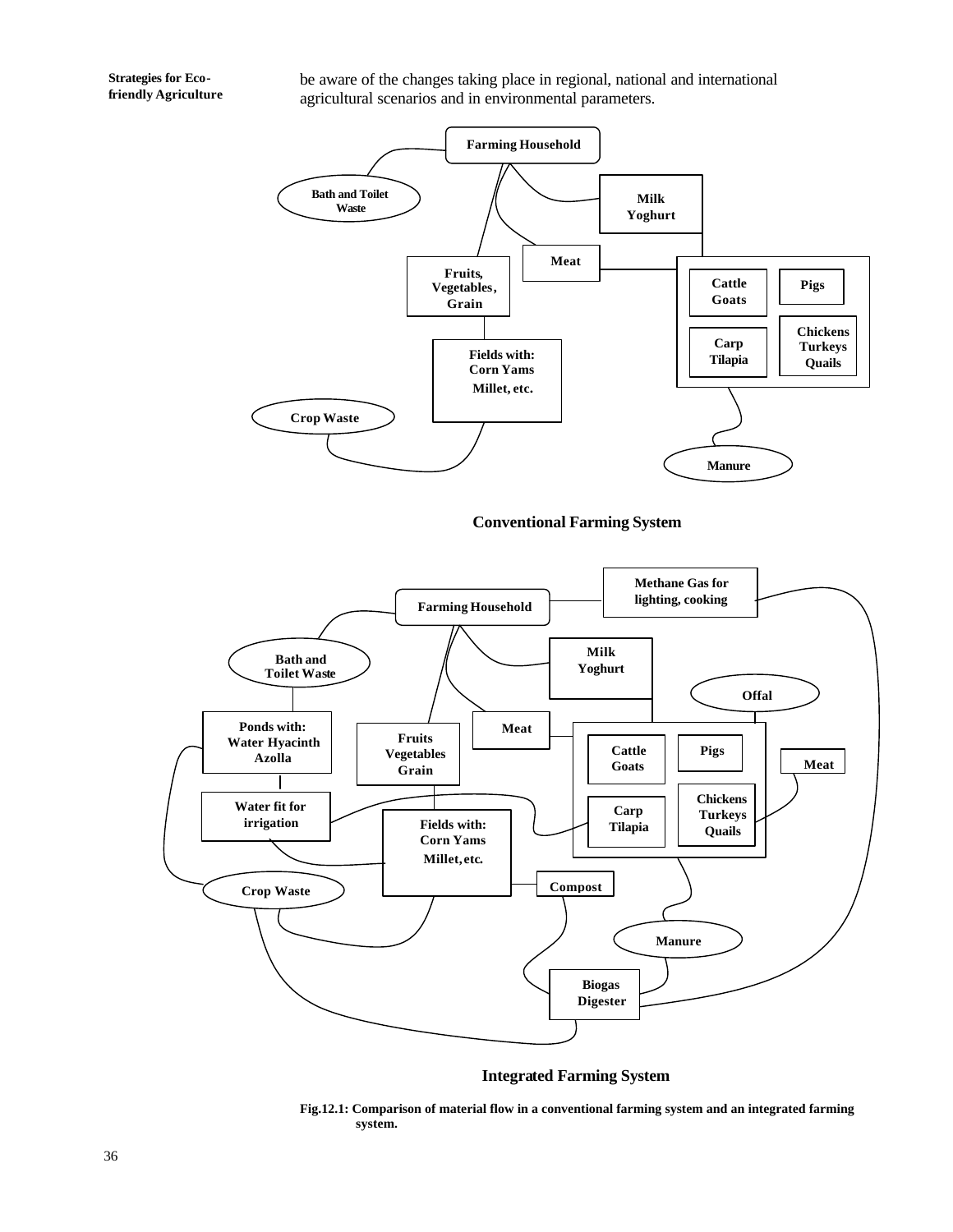The farming system should be fully integrated in order to use the locally available alternate resources. For example, in Asian countries, in a system consisting of livestock as one of the components, animal manure is an important source of fuel. It is estimated that out of the world's population 8 to 12% depend on manure for heating and cooking. Animal manure is a valuable fertiliser too and forms a link between crop cultivation and animal production systems throughout the developing world. At the same time, manure can be put to good use through biogas production and cultivation of earthworms. Biogas is probably the cheapest source of energy for the rural areas of developing countries. Its production would not only save fuel wood, it would also be beneficial for integrated farming systems by providing alternative to fertiliser for crops, fish and water plants (Fig 12.2). Other benefits would be reduction of smells and elimination of smoke during cooking and destruction of pathogens, thereby improving the farm environment.

The beneficiaries of the use of local resources in integrated farming systems are the farm families; in particular the women as they are the one to collect the firewood an activity that can be largely replaced by biogas when livestock are confined and local feed resources are also used in the bio-digesters. Thus the role of livestock in farming systems is multifaceted and must be seen as contributing to the total farming system and not only as a primary form of production of meat, milk etc.



#### **Fig.12.2: Integration of livestock and crop cultivation making maximum use of the manure**

Integrated poultry-fish farming is practiced in many countries of the world, and especially in Asia. It is not only an efficient way of recycling farm wastes but also produces high economic returns Studies have revealed that livestock manure is an important source of nutrients for fish cultivated in ponds. In India, the production of poultry birds with fish resulted in fish production of 4,500 to 5000 kg/ha. Chicken manure is considered a complete fertiliser as it has the characteristics of both organic as well as inorganic fertiliser, and fish culture in an integrated poultry- fish system, uses free manure as a pond fertiliser. Raising poultry over fish ponds has a number of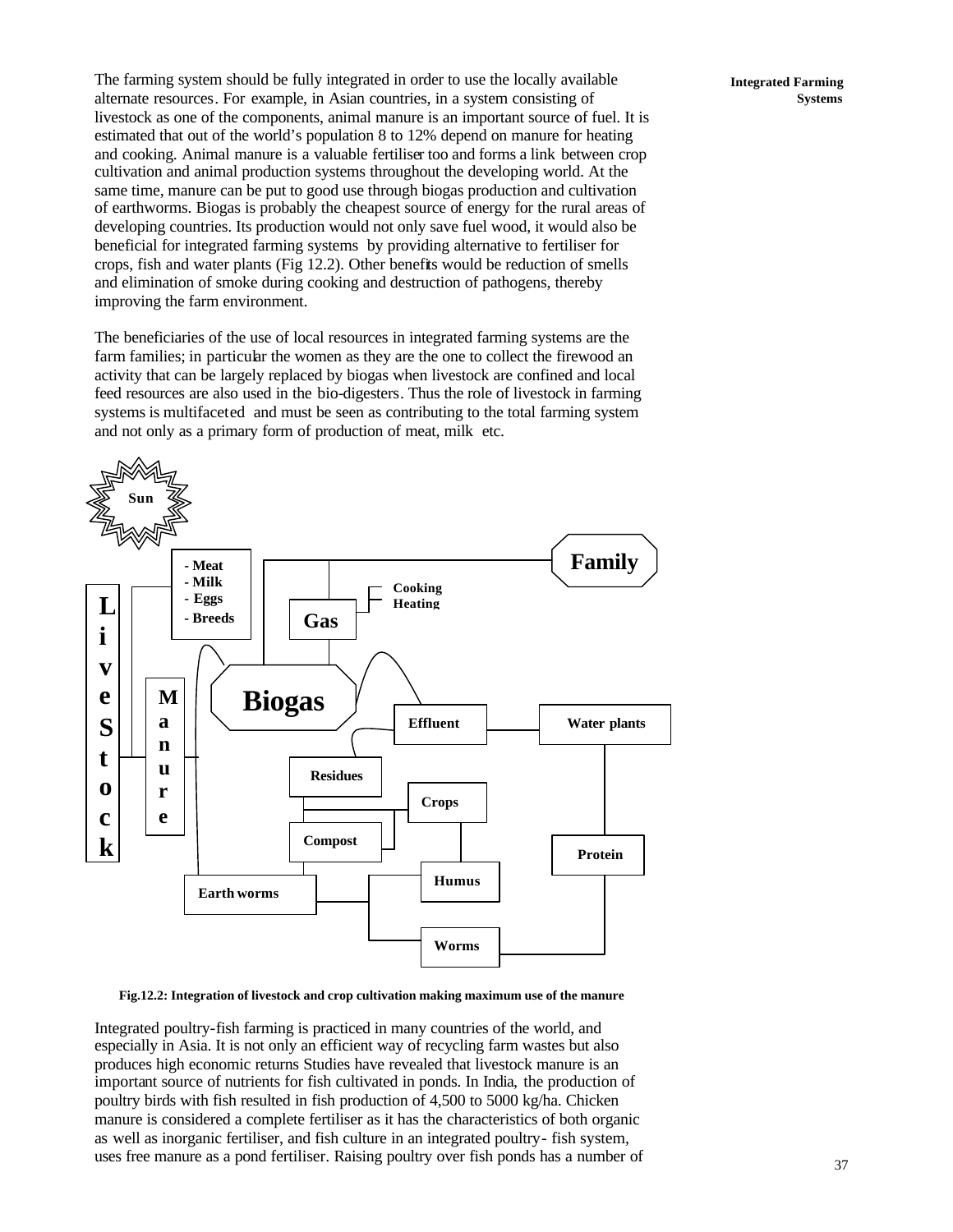benefits for the south Asian region viz. i) chicken houses constructed over ponds do not have to compete for land needed for other purposes in a region where growing populations is reducing the area of land available for farming; ii) hygienic conditions are better in chicken houses constructed over ponds, as the excreta falls directly in to the ponds; and iii) chicken excreta provides food and fertiliser for fish culture.

A field experiment conducted in wetlands of Coimbatore, Tamil Nadu using various combinations of cropping, poultry, pigeon, goat and fisheries enterprises revealed that integration of crop with fish, poultry, pigeon and goat rearing resulted in higher productivity than cropping alone (Table 12.1). Crop+ fish+ goat integration recorded highest economic returns (Rs 493/ ha/ day) in comparison to cropping alone (Rs. 167/ha/day) The employment opportunity also increased to 570 man days for the whole year by integrating crop+fish+goat as against 369 man days/ year of cropping alone. The system as a whole made use of produce or waste material of one component as input for another component at almost no cost to the farm. Therefore, there is a possibility of reduction in production cost in the integrated farming system. Also combining cropping with other enterprises increased labour requirement and provided more opportunities to employ family labour round the year.

#### **Table 12.1: Component and system productivity of different integrated farming systems**

| <b>Farming Systems</b>         | <b>Component Productivity (Kg)</b> |                |        |      |      | <b>System</b> |
|--------------------------------|------------------------------------|----------------|--------|------|------|---------------|
| <b>Productivity</b><br>(Kg/ha) | Crop                               | <b>Poultry</b> | Pigeon | Fish | Goat |               |
| Cropping alone                 | 12223                              |                |        |      |      | 12223         |
| $Crop + Fish + Poultry$        | 29166                              | 630            |        | 2063 |      | 31859         |
| $Crop + Fish + Pigeon$         | 27973                              |                | 2592   | 1790 |      | 32355         |
| $Crop + Fish + Goat$           | 28809                              |                |        | 1983 | 8818 | 39610         |

**(Mean over two years 1998-2000)**

Farmers in the South Asian region have been raising crops and livestock together for centuries (see Fig. 12.3). For them livestock has been an integral part of the farming system, however, promotion and support for widespread adoption of productive, remunerative, ecofriendly and self sustaining integrated farming system is a significant challenge.



**Fig. 12.3: Integrated fish and cattle farm**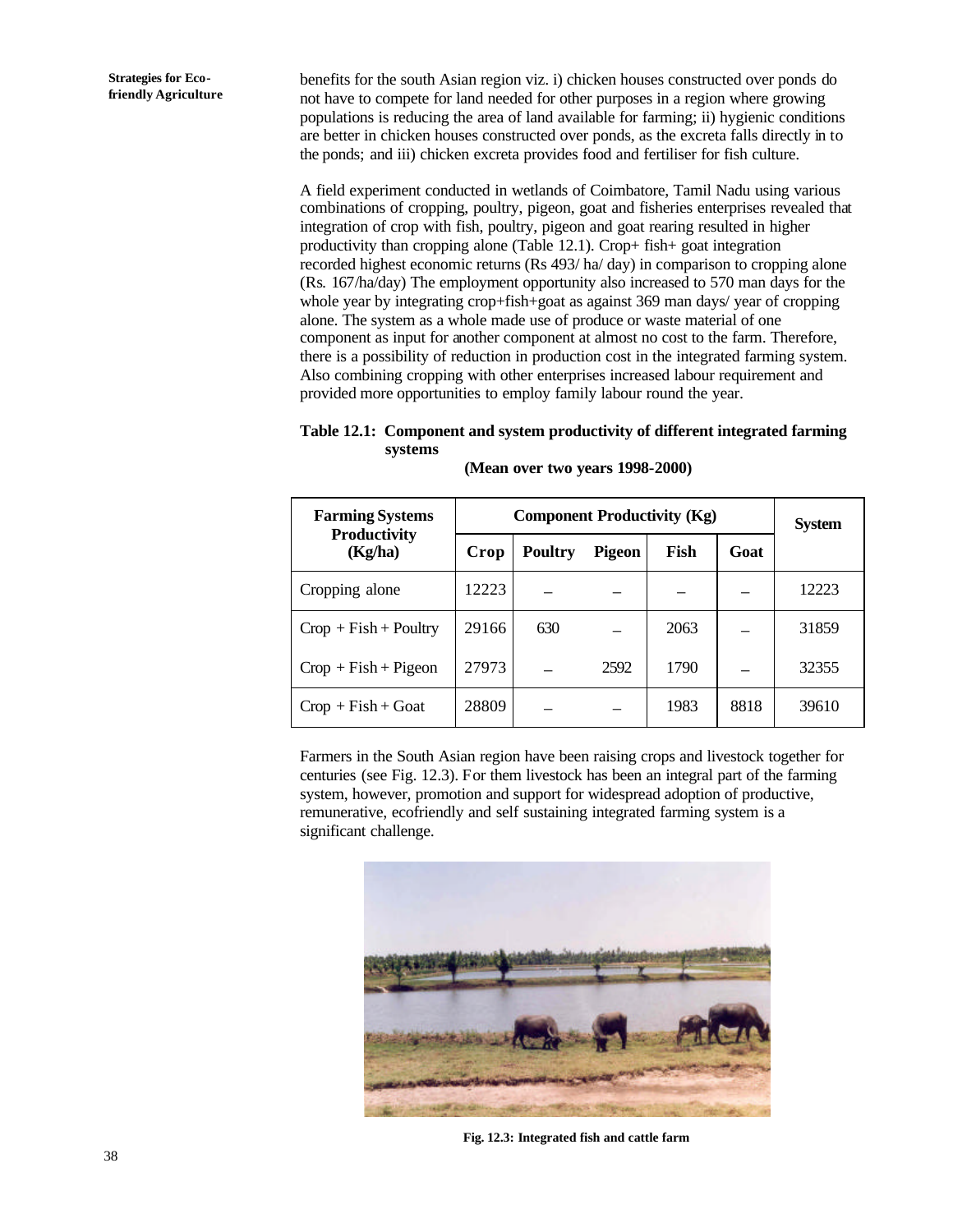In agricultural enterprises, small and marginal landholders have to face different problems than large landholders, since they have to depend on farming for most of their household needs and such farmers are poor with resource constraints and with low educational qualifications. The benefits of most agricultural technologies remain confined to the large farm holders. Therefore, it is necessary to develop suitable technologies for small landholders for whom the concept of integrated farming system is better than specialized or single component based farming system.

Integrated farming systems have the following advantages:

- **Increased food supply:** Vegetable or horticulture crops can provide 2 to 3 times more calories than cereal crops on the same piece of land. Also if beekeeping, mushroom growing, silviculture and aquaculture are integrated in a multi-tier system, they can give additional food and increase without affecting the production of food grain crops.
- **Recycling of crop residue:** For instance in India, more than 200 metric tonne residue produced per annum. If one percent of this is used for mushroom cultivation then the production would grow several folds. Good vermin compost can also be produced from crop residue for restoring the soil fertility. Cost of production is reduced.
- **Use of marginal and waste land:** Marginal and wastelands can be efficiently used for a combination of fisheries, poultry, dairying, mushroom cultivation and bee keeping with crop raising.
- **Increased employment:** Studies conducted on integrated farming systems in India show that adoption of crop+fisheries+ livestock on arable land can give three times more gainful employment than crop alone. If other farm enterprises like silviculture, beekeeping and mushroom cultivation are also adopted, they can provide greater income and gainful employment to farm families to increase their standard of living.
- **Restoration of soil fertility and conservation of the environment:** With efficient recycling of crop residue and farm waste in crop- livestock- poultryfishery system, soil fertility can be restored. It will also reduce the dependence on chemical fertilizers and a cleaner environment can be maintained.

In material as well as social terms, integrated farming can affect human development in the following ways:

- It can make farmers more self-sufficient as well as self-reliant. There is a substantial generation of knowledge and innovations because of the differ ent systems involved.
- Poor and landless farmers can be assisted to generate income and thus participate in the development process.
- External inputs needed in the system are minimized. It also provides for better utilization and distribution of labour. Costs are generally reduced and productivity of labour is increased.
- In areas where farmers face problems of land fragmentation, integrated farming has the potential for giving opportunities for productive activities.
- By appreciating that women contribute far more to household security, integrated farming will go a long way in improving the condition and welfare of women.

Therefore, there is a general improvement in the sustainability of the system, creating more wealth on a more equitable and environmentally friendly basis.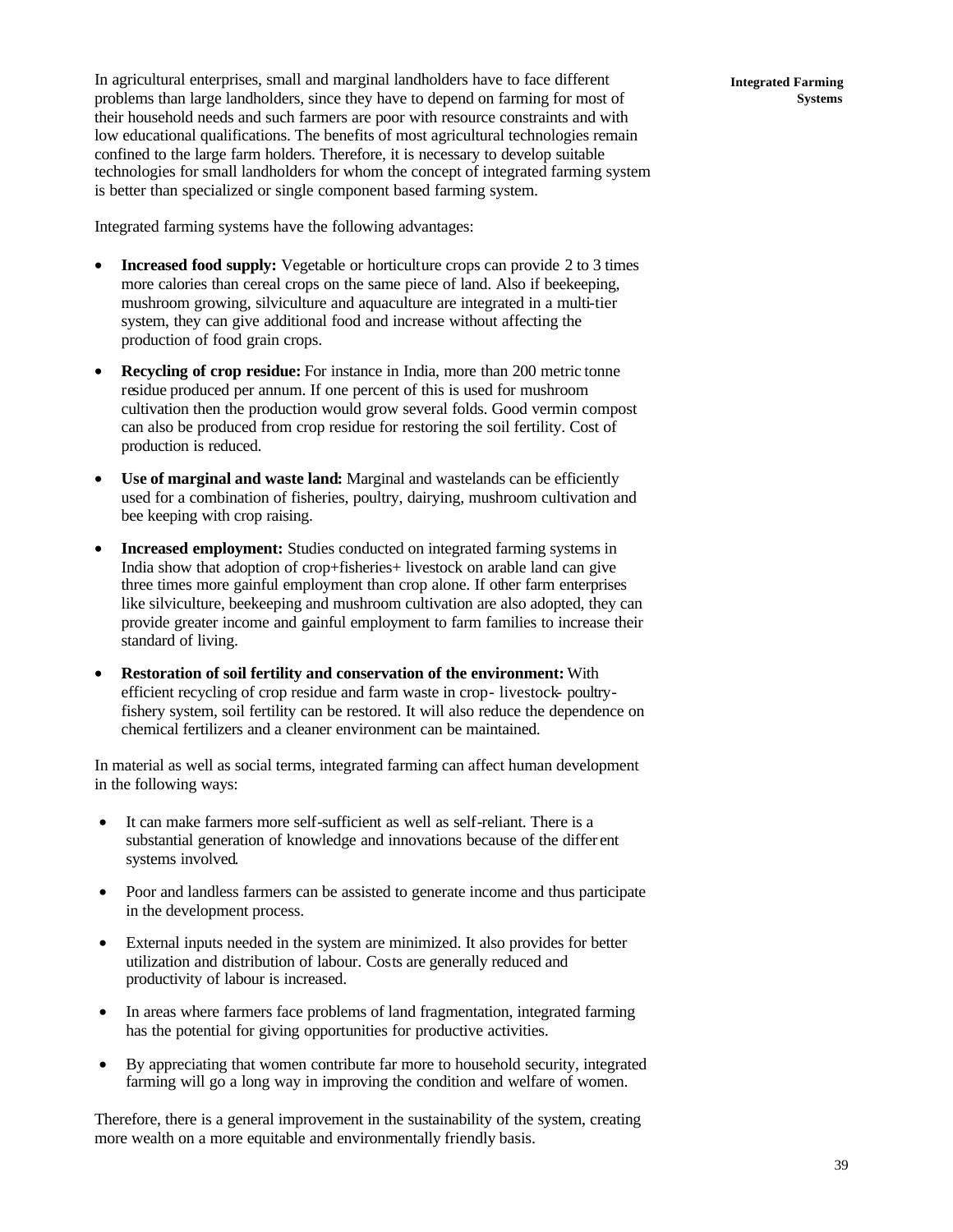Thus, integrated farming system approach is not only a reliable way of obtaining fairly high productivity with substantial fertilizer economy, but also a concept of ecological soundness leading to sustainable agriculture.

#### **Box 12.1: Resource optimizing in coffee and cardamom based faming system: A case study**

Robusta coffee and cardamom are perennial crops and can be grown together for efficient utilization of natural resources. An experiment was conducted for nine crop seasons (1985 to 1994) of a monoculture of coffee and mixed crop of coffee and cardamom. The net returns in mixed cropping were 4.06 times more than mono cropping. Bee keeping can also help the small and marginal farmers growing cardamom as the natural forest flora offers abundant pollen and nectar for honeybees. Indian honeybee (*Apis cerea Fab)* is the principal pollinator of cardamom flowers. The small farmer can keep 25-30 beehives and earn a profit of approximately Rs. 20,000 per year.

Similarly scientific piggery using exotic varieties like Yorkshire, Hampshire and landrace in the high ranges of the western ghats, has been found to gain faster growth rates, better feed conversion and higher yields. These pigs can be fed concentrated feed as well as kitchen waste, garbage, green fodder and aquatic weeds. Long term study showed that a commercial piggery unit with 250 piglets resulted in a net profit of Rs 7, 17,900 over a period of 12 years. Since there is a great demand for pork in the Western Ghats, hence piggery offers a good scope for organic recycling of farm waste and high returns for the farmers.

Water harvested in the farm pond would normally be used for irrigating the plantation crops. Using intensive fish culture known as composite fish culture which uses several indigenous varieties like catla, rohu, mrigal and exotic varieties like carp, grass carp and silver carp can offer better yields and profits than conventional fish culture in the farm ponds. This kind of intensive mixed farming can not only increase the overall productivity and economic returns but also help the farmer in effective utilization of natural resources.

#### **SAQ 1**

What are the elements of integrated farming?

### **12.3 ORGANIC FARMING**

Organic farming is a method in which land is cultivated or crops raised in such a way so as to avoid or exclude the use of synthetic inputs like fertilizers, pesticides, hormones, antibiotics, feed additives etc; and to largely rely on crop rotations, crop residues, animal manure, farm waste and other biological material along with beneficial microbes for release of nutrients and plant protection. As per FAO definition, **organic agriculture is a unique production management system which promotes and enhances agro-ecosystem health, including biodiversity, biological cycles and soil biological activity, and is accomplished by using on-farm agronomic, biological and mechanical methods in exclusion to all off-farm inputs**.

The concept of organic farming is not new to the countries of the South Asian region. The traditional agricultural practices followed from ancient times in the region have evolved through centuries to create agricultural systems adapted to local environmental and cultural conditions. Owing to their nature, traditional systems do not use synthetic agricultural inputs and many if not all traditional systems fully meet the criteria for organic agriculture. But over time, the use of inorganic fertilizers,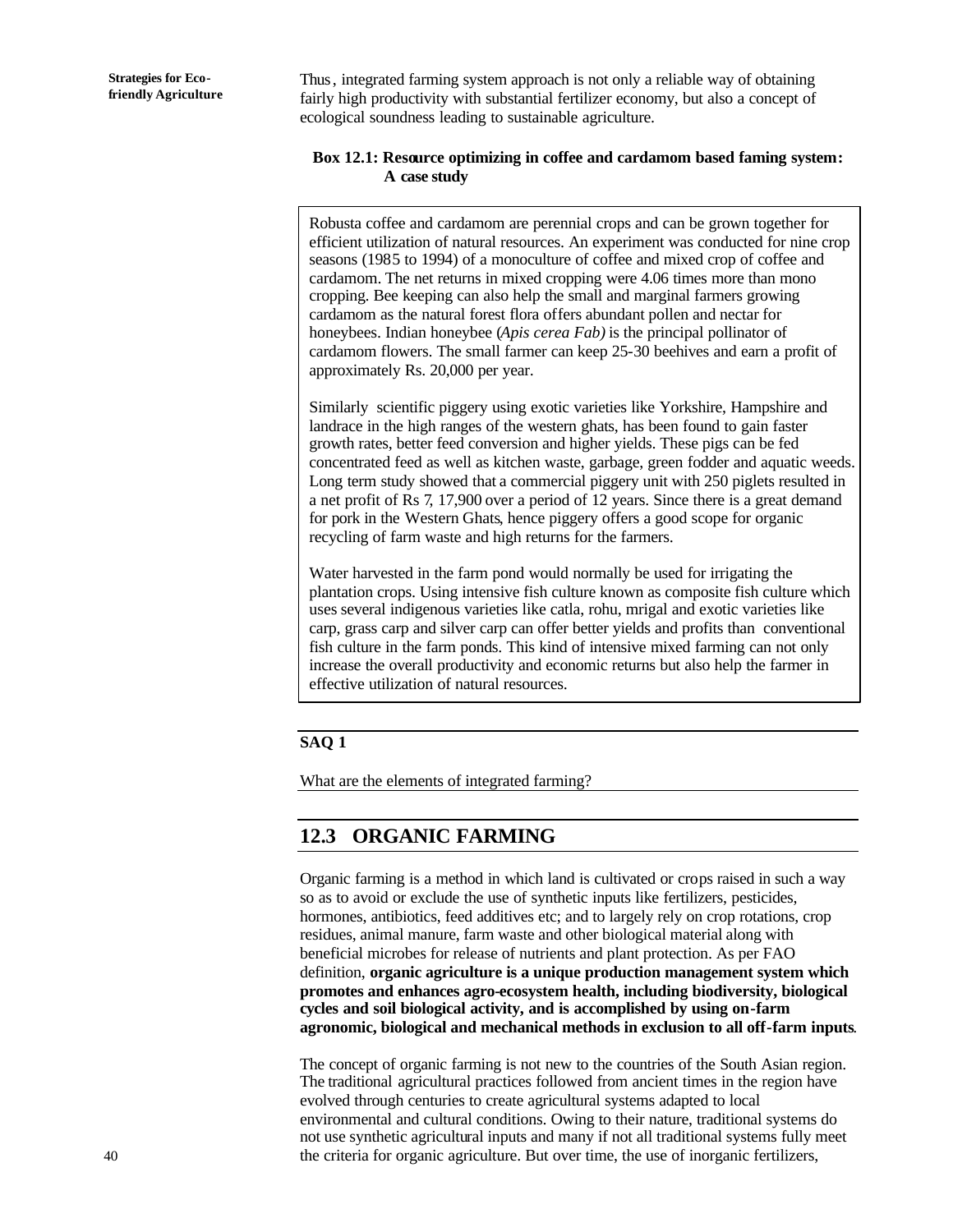chemical pesticides and other synthetic inputs has led to enormous levels of chemical buildup in our environment, in soil, water, air, in animals and even in our own bodies. Fertilisers have a short-term effect on productivity but a longer-term negative effect on the environment where they remain for years after leaching and running off, contaminating ground water and water bodies. The use of hybrid seeds and the practice of monoculture has led to a severe threat to local and indigenous varieties, whose germplasm can be lost for ever. This has led to the renewal of interest in the age old practice of organic farming to ensure uncontaminated food production as well as keep the land in a healthy condition. The primary goal of organic farming is to ensure optimum health and productivity of interdependent communities of soil life, plants, animals and people. Even though organic agriculture cannot ensure that products are completely free of residues, methods are used to minimize pollution from soil, air and water.

It is also being realized increasingly that 'Green Revolution' involving technologies such as mechanization, intensive irrigation, improved seeds, synthetic fertilizers and pesticides has reached a plateau, and is now sustained with even higher inputs and is giving diminishing returns. In the name of growing more to feed the earth, we have taken the path of unsustainability. The effects already show - farmers committing suicide in growing numbers with every passing year; the horrendous effects of pesticide sprays (endosulphan) by a government-owned plantation in Kerala, (India) some years ago; the pesticide-contaminated bottled water and aerated beverages are only some instances.

The bigger picture that rarely makes news however is that millions of people are still underfed. Developing countries that traditionally have had a net surplus in agricultural trade have to depend on food imports. The present food production model ties farmers into conditions of dependence on large corporations who buy agricultural inputs in terms of seed, fertilizers, and pesticides and to sell their produce. Another negative effect of this trend has been on the fortunes of the farming communities worldwide. Despite this so-called increased productivity, farmers practically in every country around the world, have seen a downturn in their fortunes. The only beneficiaries of this new outlook towards food and agriculture seem to be the agro-chemical companies, seed companies and − though not related to the chemicalisation of agriculture, but equally part of the "big money syndrome" responsible for the farmers' troubles − the large, multi-national companies that trade in food, especially food grains.

In the present conditions to attain food self reliance, agriculture in the region would have to depend on local resource management without having to rely on external inputs. This would involve substituting purchased goods by knowledge of natural processes that optimize competition for nutrients and space within the agri-ecosystem. Organic farming has the capability to take care of each of these problems. Besides, the obvious immediate and positive effects, organic or natural farming has on the environment and quality of food, it also greatly helps a farmer to become selfsufficient in his requirements for agro-inputs and reduce the investments on farming costs. Thus organic agriculture offers a means to address food self- reliance, rural development and conservation of biodiversity, and natural resources.

#### **12.3.1 Steps of Organic Farming**

Organic agriculture is the most regulated form of ecological agriculture though it is not limited to certified organic farms and products alone, but includes all productive agricultural systems that use natural processes rather than external inputs to enhance agricultural productivity. Agriculture that meets the organic criteria but is not subject to inspection, certification and labelling is referred to as non-certified organic agriculture as distinguished from certified organic agriculture. However, both rely on the same technology and principles but an organic farm reflects an intentional management system ac cording to organic principles. Non- certified organic

**Integrated Farming Systems**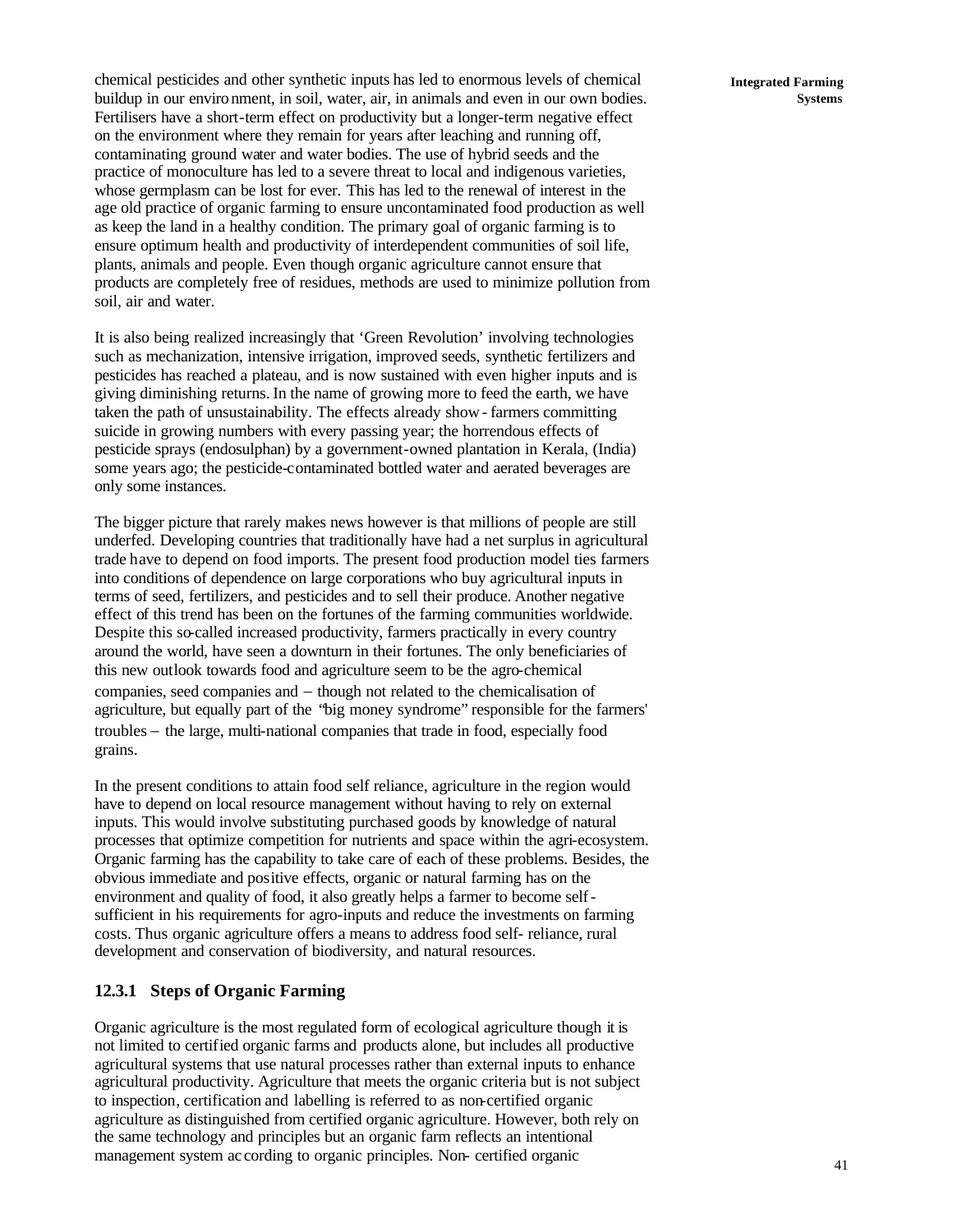agriculture therefore includes the traditional farming systems following ecological approaches to enhance their production without the use of chemicals.

The techniques and practices integral to organic farming may be adapted and made suitable to the surrounding of the farmers. Organic farming requires that the answers to a problem should come from the farmer, his fields and his surroundings rather than from a chemical factory or the pesticide shop. Moreover, there cannot be a fixed package of practices - every area is unique in its own way, has its own endemic species - both plant and animal - and its own natural conditions, problems and solutions.

#### 1. **Conversion of land from conventional management to organic management**.

In the case of a chemical farm converting to organic however, there is often a loss in yield and it takes a few years before yields increase and stabilize at a level often higher than that achieved under a chemical regime. It is therefore, recommended to convert gradually over a period of three to four years to obtain full organic status if income from the farm is a key issue. If the land was under exploitative cropping that is, arable cropping, with crops other than legumes, before the beginning of conversion then some fertility building crop like grasses and legumes must be planted.

#### 2. **Crop production with the use of alternate sources of nutrients**

Building of soil fertility is the cornerstone of organic agriculture. Organic practices create suitable conditions for soil biota and abiotic resources through manipulation of crop rotations, green manuring, reduced tillage and organic fertilisation (animal manure, crop residue, green manuring, compost etc,). Let us look at some of these alternate methods of increasing the nutrient content of soil.

#### • **Crop residues**

Huge quantity of crop wastes/residues and animal wastes are always available on a farm. The common practice is to burn plant wastes which, besides being an environmental disaster, ar e also a waste of the huge potential. Properly recycled, these residues form excellent compost in one to six months, depending upon the composting process used. Every farm can choose or even develop a suitable compost process depending upon its own needs and resources, including availability of labour, managerial time and investment potential (Fig.12.4).



**Fig.12.4: Composting pit (Photo courtesy Vikas Chadh a, Satavic Farm)**

One method of composting farm wastes is by **vermi-composting**, which uses earthworms to eat and break up the organic wastes. There are a number of other methods innovations, adaptations and improvements which always possible. Methods can be aerobic or anaerobic and above ground or below, though the best way to get high quality compost quickly is to make a heap above the ground.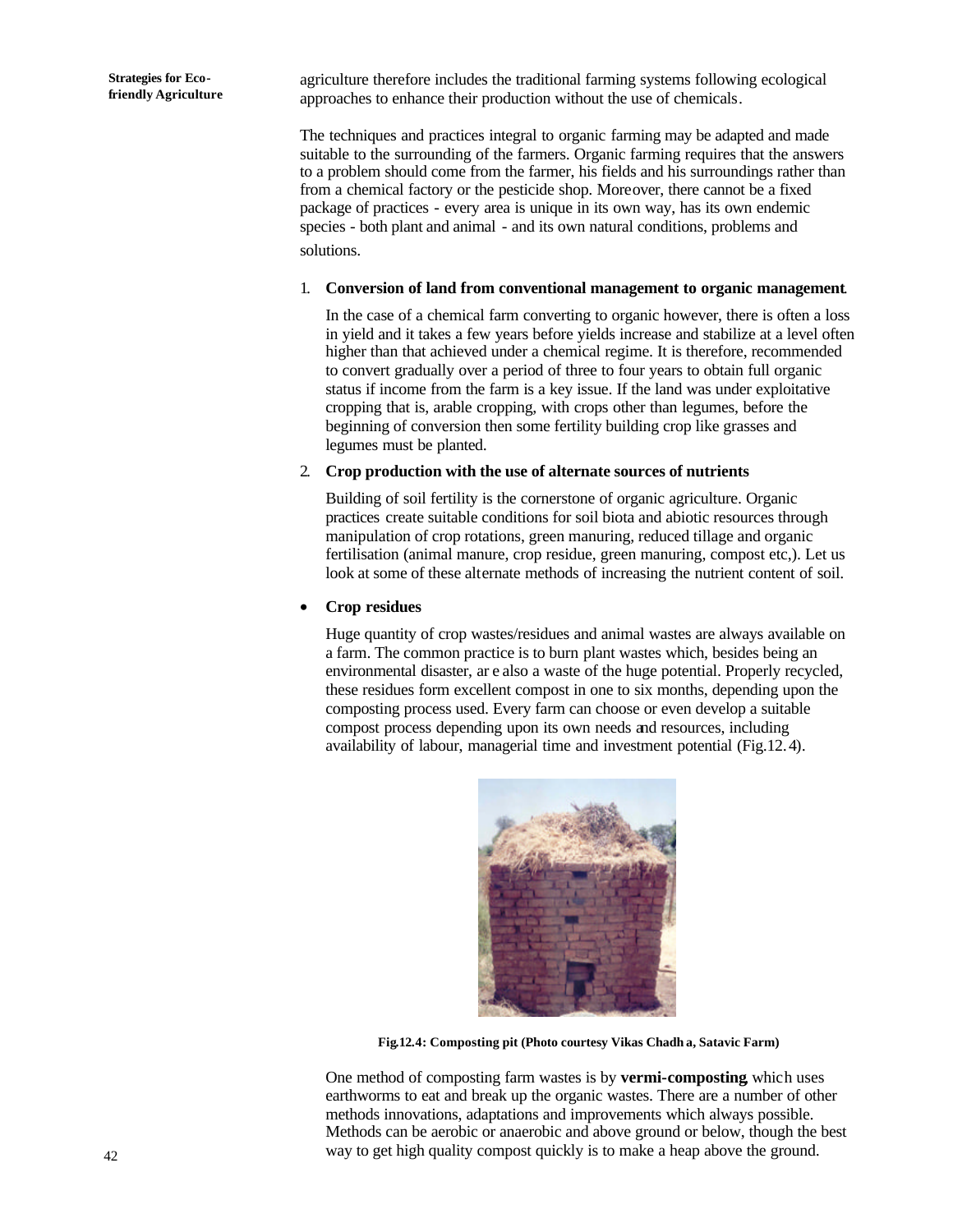#### • **Mulching**

Mulching is the use of organic materials to cover the soil, especially around plants to keep down evaporation and water loss. Besides this, mulching adds valuable nutrients to the soil as they decompose. Mulching is a regular process and does require some labour and plenty of organic material, but has excellent effects, including encouraging the growth of soil fauna such as earthworms, preventing soil erosion to some extent and controlling weed.

#### • **Green Manuring**

This is an age-old practice prevalent since ancient times. A crop like dhaincha (*Sesbania aculeata*), sunhemp or horsebean or a mix of all three is sown (usually) just before the monsoons. Around flowering (30-45 days after sowing), the crop is cut down and mixed into the soil after which the season's main crop is sown. Green manuring is beneficial in two ways - firstly it fixes nitrogen, and secondly the addition of biomass (around five to ten tons/hectare) greatly helps in improving the soil texture and water holding capacity. Green leaf manuring can also be carried out if sufficient leguminous tree leaves are available.

#### • **Cover cropping**

Cover cropping is normally carried out also with nitrogen-fixing crops that grow fast and require little or no inputs like water or additional manuring. While cover crops can yield some returns, they are mostly used for covering the soil in the fallow months, adding nitrogen to the soil, suppressing weeds, preventing soil erosion and later used as biomass or fodder. Velvet bean is an example, and it finds use as a fodder crop and biomass generator. Another useful cover crop is *Dolichos lablab* which is a source of fodder and food.

#### • **Crop Rotation and Polyculture**

One of the most important aspects of organic farming is the strict avoidance of monoculture, whether annuals or perennials as monoculture systems are unhealthy for the ecosystem of which they are a part. Traditional farmers till date follow the systems of crop rotation, multi-cropping, inter-cropping and polyculture to make maximum use of all inputs available to them, including soil, water and light, at a minimum cost to the environment.

Crop rotation is the sequence of cropping where two dissimilar type of crops follow each other For example, cereals and legumes, deep-rooted and short-rooted plants and where the second crop can make use of the manuring or irrigation provided some months earlier to the first crop (e.g. rice + wheat, rice + cotton). The combinations possible are endless, and will depend to a great deal on the local situations.

Multi-cropping or mixed cropping is the simultaneous cultivation of two or more crops in a year. In Indian agricultural tradition, farmers have been known to sow as many as 15 types of crops at one time. An example of multi-cropping is Tomatoes + Onions + Marigold (where the marigolds repel some of tomato's pests). Fig. 12.5 shows a cropping system of coconut and banana.

Inter-cropping is the cultivation of another crop in the spaces available between two rows of the main crop. A good example is the multi-tier system of coconut  $+$ banana + pineapple/ginger/leguminous fodder/medic inal or aromatic plants. While ensuring bio-diversity within a farm, inter-cropping also allows for maximum use of resources.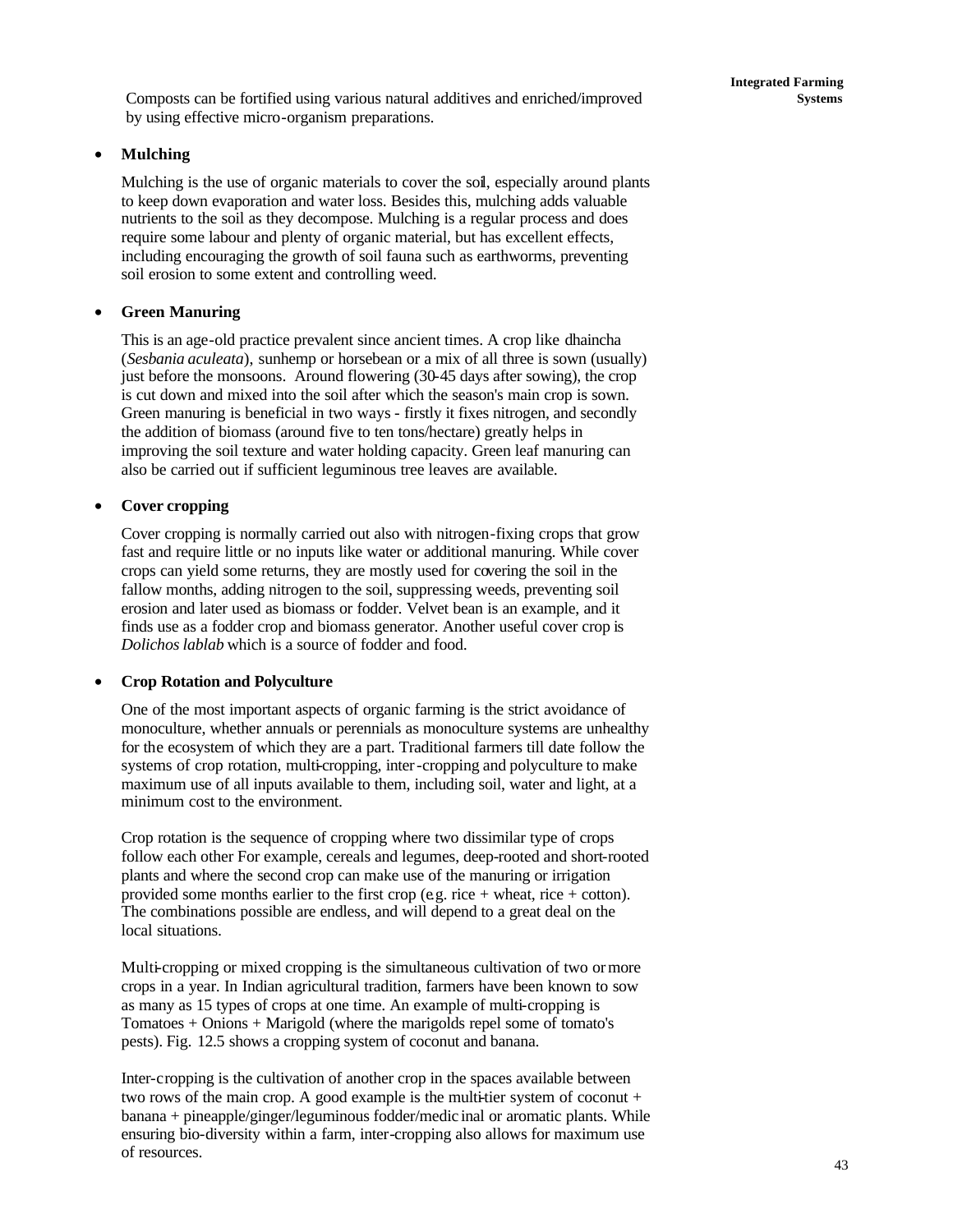The concept of polyculture should not be limited to plants only but extended to cover the whole farm. This way, one system's wastes and by-products are another system's inputs, or one system is comprised of more than one component, which allows for efficient use of available resources.



**Fig.12.5: A cropping system of coconut and banana. A mid- storey and a ground crop can also be introduced to make it a truly integrated cropping system** 

An example of such integration is: rice-fish/prawn systems (Fig. 12.6) where the fish/prawn mature in the waterlogged fields and are harvested before the water drains away (making use of available resources). They have a symbiotic relationship with the main crop in two ways − manuring and pest control.



**Fig.12 6: The fish pond shown in the picture is part of an integrated farm where all inputs except fish seed is sourced from the farm it self. Organic practices have increased the yield in comparison to neighbouring farms (Photo: courtesy website of Satavic farms).**

A larger and more permanent example of integrated multi enterprise farming system could be: annual crops + tree crops + dairy cows + honey bees.

The animals and tree crops are benefited by the honey bees (pollination); crop residues and tree pruning are useful as cattle feed and green leaf manure, dung from the cattle are used for bio-gas production, after which the slurry finds use in the fields as manure and in the compost heap. As you have read in the earlier section, there is no limit to the diversity of integration that is possible on a farm.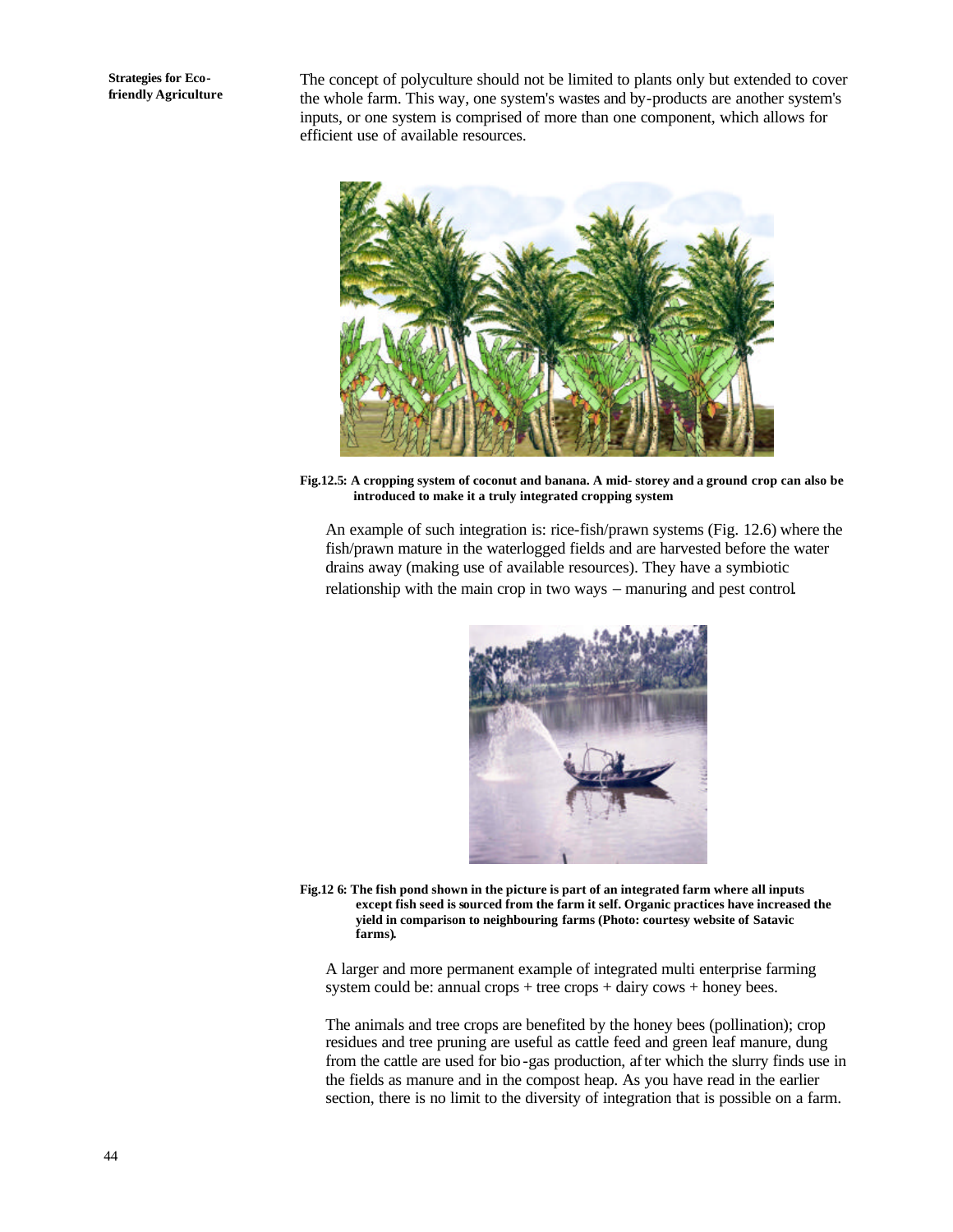#### • **Microbial biofertilisers**

These are biologically active (living or temporarily inert) inputs and contain one or more types of beneficial micro-organisms such as bacteria, algae or fungi. Every microorganism − and hence each type of bio fertiliser − has a specific capability and function.

There are broadly seven types of bio fertilisers:

- 1) Rhizobia is a group of bacteria that fixes nitrogen in association with the roots of leguminous crops. Rhizobia can fix 40-120 kgs. of nitrogen per hectare annually depending upon the crop, *Rhizobium* species and environmental conditions. They help improve soil fertility, plant nutrition and plant growth and have no negative effect on soil or the environment. Every leguminous crop requires a specific *Rhizobium* species.
- 2) *Azotobacter* is also a group of nitrogen-fixing bacteria but unlike rhizobia, they do not form root nodules or associate with leguminous crops. They are free-living nitrogen fixers and can be used for all types of upland crops but cannot survive in wetland conditions. In soils of poor fertility and organic matter, *Azotobacter* needs to be regularly applied. In addition to nitrogen-fixation, they also produce beneficial growth substances and beneficial antibiotics that help control root diseases.
- 3) *Azospirillum* species also do not form root nodules or associate with leguminous crops. They are however not free-living and live inside plant roots where they fix nitrogen, and can be used in wetland conditions. This group of micro organisms also produces beneficial substances for plant growth, besides fixing atmospheric nitrogen. *Azospirillum* does well in soils with organic matter and adequate moisture content, and requires a pH level of above 6.0.
- 4) Blue-green algae or Cyanobacteria are free-living nitrogen-fixing photosynthetic algae that are found in wet and marshy conditions. They are easily prepared on the farm but can be used only for rice cultivation when the field is flooded.
- 5) *Azolla* is a free-floating water fern that fixes nitrogen in association with a specific species of cyanobacteria. Azolla is a renewable bio fertiliser and can be mass-produced on the farm like blue-green algae. It is a good source of nitrogen and on decomposition, a source of various micronutrients as well. Its ability to multiply fast, means it can control weeds in (flooded) rice fields. *Azolla* is also used as a green manure and a high-quality feed for cattle and poultry.
- 6) Phosphate solubilizing organisms are a group of bacteria and fungi capable of breaking down insoluble phosphates to make them available to crops. Their importance lies in the fact that barely a third of phosphorous in the soil is actually available to the crop as the rest is insoluble. They require sufficient organic matter in the soil to be of any great benefit.
- 7) Mycorrhiza is a sweeping term for a number of species of fungi which form a symbiotic association with the plant root system. Of these, the most important in agriculture is vesicular-arbuscular mycorrhiza or VAM. Plants with VAM colonies are capable of higher uptake of soil nutrients and water. VAM strands act as root extensions and bring up water and nutrients from lateral and vertical distances where the plant root system does not reach.

#### • **Reduced Tillage**

Reduced tillage or conservation tillage is a practice of minimising soil disturbance and allowing crop residue or stubble to remain on the ground instead of being thrown away or incorporated into the soil. Reduced tillage practices may progress from reducing the number of tillage passes to stopping tillage completely (zero tillage).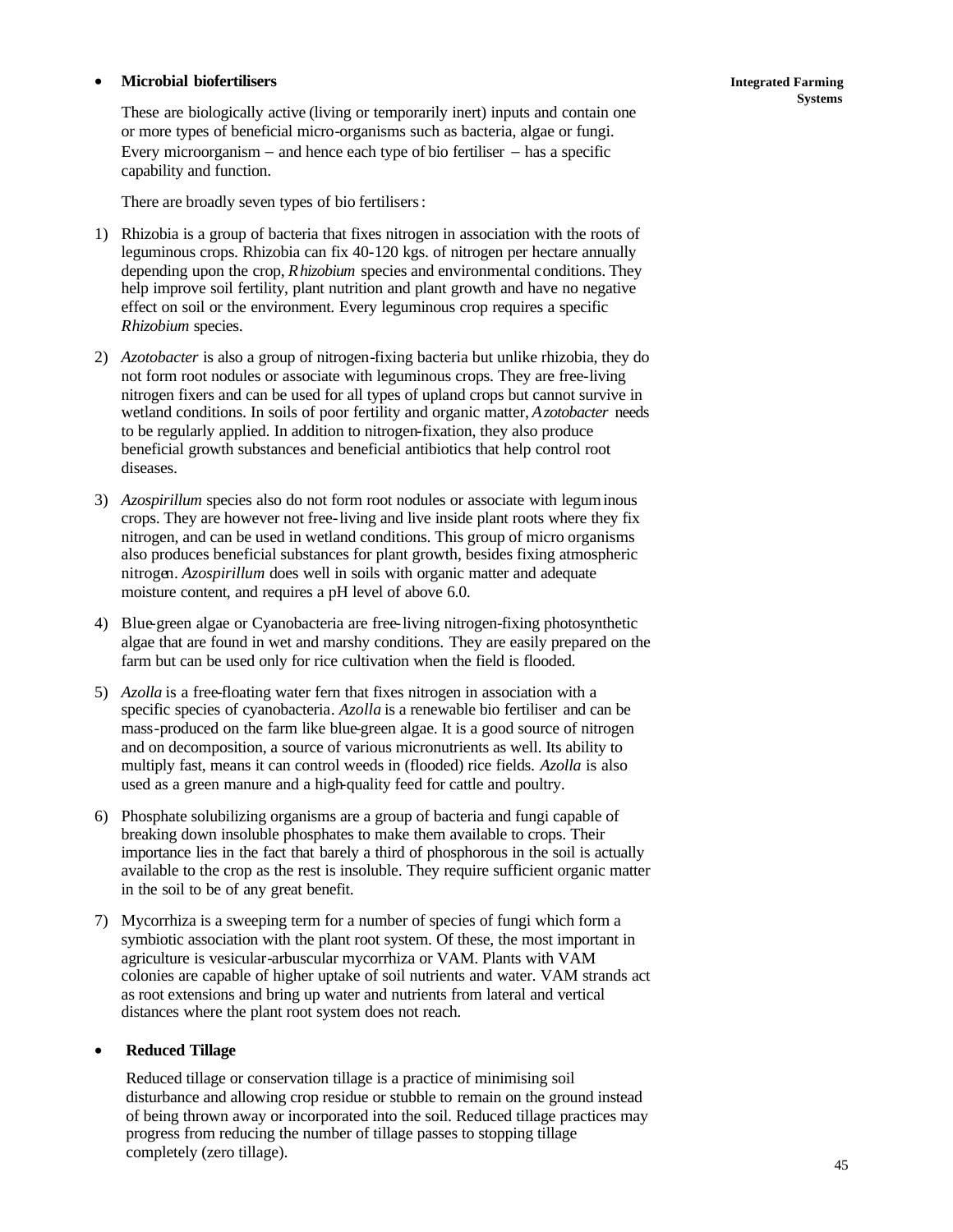Reduced tillage is important from the viewpoint of organic farming too. The cover of crop residue helps prevent soil erosion by water and air, thus conserving valuable top soil. Soil structure improves because heavy machinery (which causes soil compaction) is not used and soil tilth is not tampered. With earthworms not being disturbed, their numbers increase bringing with them the accompanying benefits of better soil aeration and improved soil fertility. Microbial activity in soil also increases for the same reason.

#### 3. **Non-chemical Management of Weeds and Pests**

In a well-managed organic farming system, pests and weeds are considered to be part of the system itself as they do not usually get out of control. Many organic farmers believe, and perhaps rightly so, that any pesticide, should not be used. Where prophylactics do not work, and pest populations reach proportions where economic loss is a surety, there are a number of non-chemical methods of pest control. These include:

- 1) Picking off the pest by hand (where the pest is a large caterpillar for example),
- 2) Use of pheromone traps,
- 3) Use of light traps (for moths and other insects),
- 4) Use of predator species,
- 5) Growing trap crops (e.g. Mustard wit h cabbage; Maize around cotton),
- 6) Use of microbial pesticides and biological agents like *Heliothis, Spodoptera*, *Trichogramma*, *Trichoderma*, etc.,
- 7) Using easily-prepared natural pesticides.

For preparing natural bio-pesticides, a number of plants can be used. Neem, ginger, chillies, V*itex negundo* (Indian pivet tree), custard apple (the seeds), *Pongamia pinnata* (pongam/karanj), asafoetida, turmeric, garlic, tobacco, sweet flag, *Nux vomica*, tulsi and Persian lilac are among the many plants that are commonly used in pest control. Each pest requires a specific preparation.

#### **12.3.2 Organic Farming Scenario**

Organic farming is a fast growing segment of agriculture world wide. The total area under organic management is shown in Fig. 12.7.and the total number of organic farms in each continent is shown in Fig. 12.8. Organic food products like fruits and vegetables are becoming more popular in the foreign markets like USA, Europe and Japan and get sold at a higher price than conventional food products. World trade in organic products was estimated at 17.5 billion dollars in 2000 and is growing significantly in European countries, USA and Japan and at present the demand outpaces the supply. Amongst all nations of the world, Austria and Denmark lead in consumption of organic foods. The average consumption of organic food in EU and USA is approximately \$15 per capita per year.

The recognition of the role of organic agriculture in achieving environmental objectives including sustainable use of land, led to the adoption of agri-environmental measures to encourage organic agriculture. Consumers in the North concerned with food quality, as well as protection of the environment were the first to initiate a demand for organically produced food products. The crisis over dioxin contaminated food and livestock diseases such as foot and mouth disease and Bovine Spongiform Encephalopathy (BSE) further increased the demand for organic foods.

These concerns have also opened markets for export from developing countries especially in the south Asian region enhancing their foreign exchange earnings and diversified exports. Price premiums of about 10-50 percent over non-organic products can help to tide over the expense incurred in switching over to organic approaches. Many countries offer good export opportunities for supply of organic foods not grown domestically for instance coffee, tea, cocoa, spices, sugar-cane, tropical fruits and beverages as well as off season fresh produce.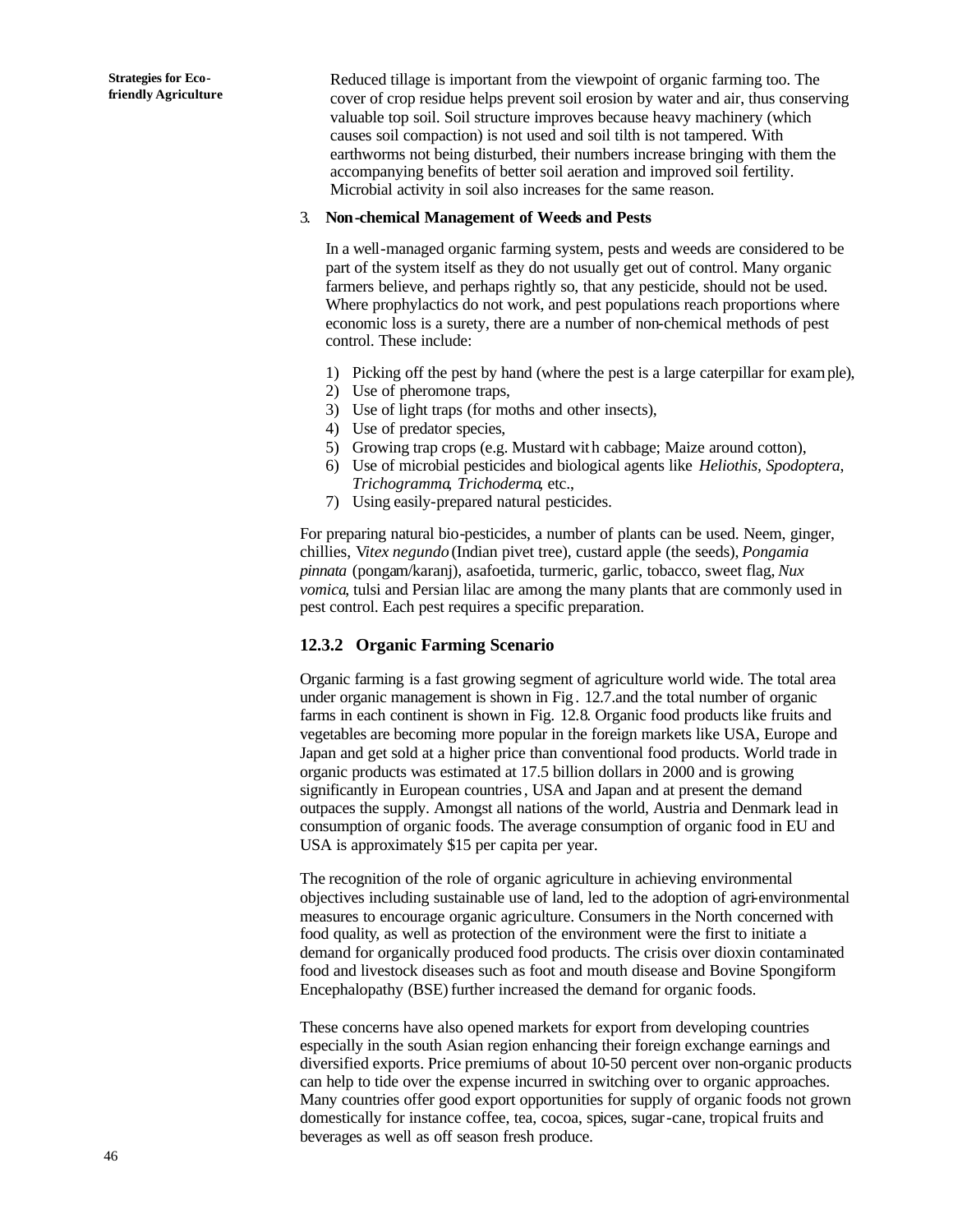

**Fig,12.7: Share of each continent in the total area under organic management.**



**Fig.12.8: Total number of organic farms, share for each continent.**

### **12.3.3 Organic Agriculture in India**

In a study conducted by Food and Agriculture Organisation (FAO) in mid-2003, India has 1,426 certified organic farms supplying approximately 14,000 tons of organic food / produce annually. But the fact is that there are a number of farms in India which have either never been chemically-managed / cultivated or have converted back to organic farming because of their farmers' beliefs or purely for economic reasons. These farms use crop residues, manures, legumes and neem to grow their crops and rely on crop rotation and interplanting to do their job.

Although the products grown under these systems are not defined as organic products, they are by all means genuinely organic. Their produce either sells in the open market along with conventionally grown produce at the same price or sells purely on goodwill and trust as organic through select outlets and regular specialist bazaars. These farmers will never opt for certification because of the costs involved as well as the extensive documentation that is required. Now it is high time that these products are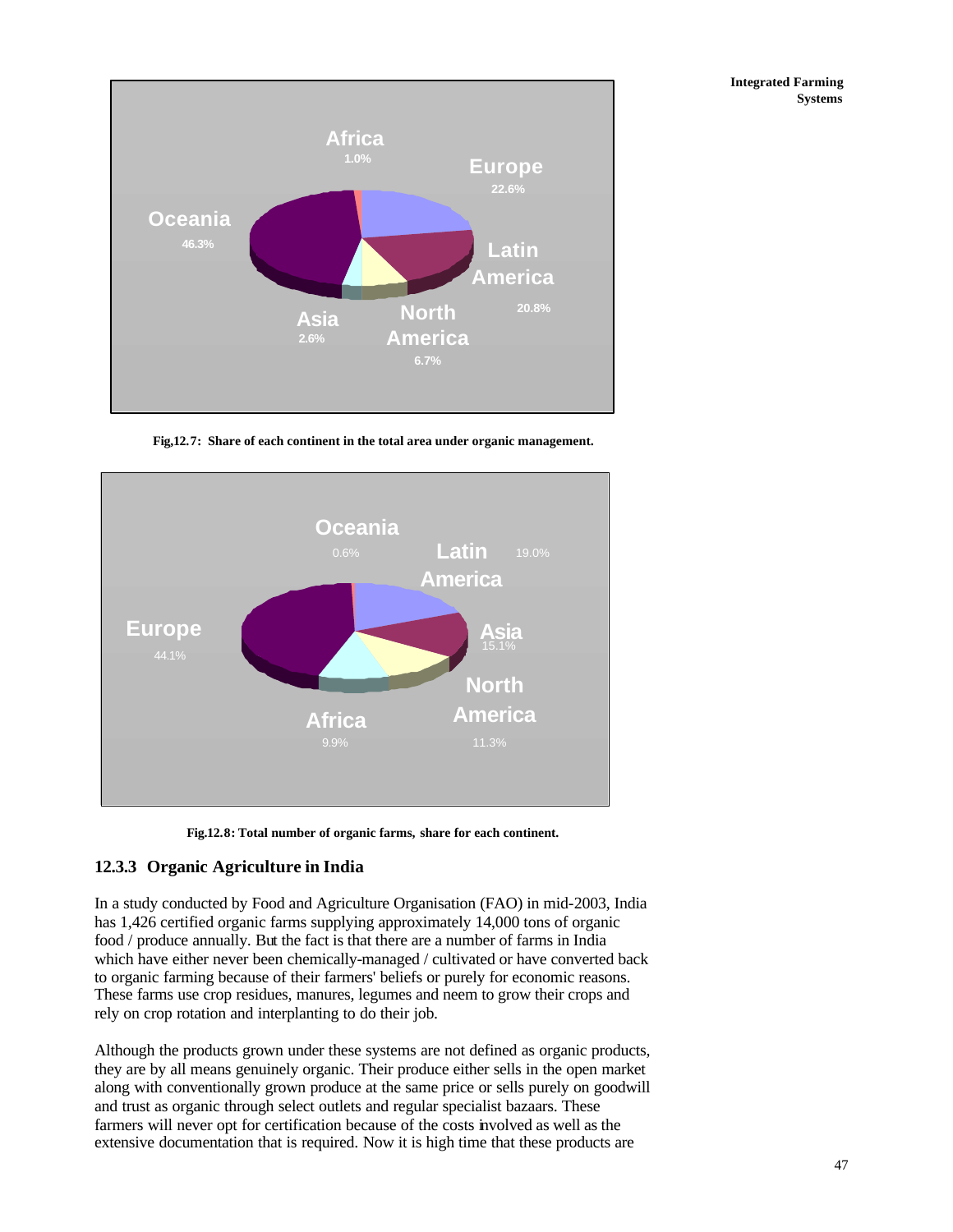classified accordingly and the farmers get a premium on their produce. This will also go a long way to alleviate their poverty and raise the standard of living.

There are a number of farmers that grow organic vegetables, fruits, plantation crops, spices and tea organically and export it to Germany and Netherlands. Usually farmers associated with big export houses do not have to bother about the sale of their products or about certification, it is the small and marginal farmers that face the difficulties.

#### **Organic Sugar Cane Cultivation in Belgaum, Karnataka, India – Case Study**

The organic farmer's club in Belgaum, Karnataka has 400 members, some of whom are already growing organic crops, while others are in the process of converting to organic farming. One of its founding members- Suresh Desai has been caring for the family property of 4.5 hectares of sugar cane growing farmland.

 Conventionally sugar cane is grown in a three year cycle. The crop takes about 18 months to mature, after which it is cut and the ratoon crop is left to grow. After cutting the cane the remaining trash in the field is either used as roofing material or burned in the field. This burning releases the nutrient in the trash as well as helps to eliminate the pests in the field. However the nutrients in the ashes are leached out after the first irrigation and Desai's yield was like other farmers of the region about 70to 90 tons per hectare. With escalating prices of external inputs he realized that he could stop and even reverse the process of degeneration in his fields. With this realization began his experiments that ultimately changed his sugarcane cultivation practices.

At first he tried composting his crop residue to fertilize his crops but that involved additional labour and time. This brought him to his second step in which he tried leaving the residue in the fields that produced them. With this method Suresh was able to reduce the application of chemical fertilizer by 50 percent while maintaining the same productivity. But irrigation related problems started appearing and he tried mulching to prevent evaporation losses and with this he devised another way of irrigating his fields- the two in one irrigation system. In this system he kept the trash in one row and made water channels in the second row. By connecting the two parallel irrigation rows with perpendicular trenches at the ends he was able to water his fields more easily. Thus, Suresh Desai was able to red uce the irrigation requirement and after harvesting the cane he put the trash in the rows that were used previously as water channels.

After three years Suresh observed a remarkable improvement in soil and increase in soil life. After using green manure between the rows of cane he found that there was no need to use chemical fertilizers. He also found his crops healthy thus, eliminating the use of chemical pesticides.

Furthermore, because of the healthy condition of his fields Suresh has stopped ploughing or turning his field. The only soil work left is the periodic maintenance of the irrigation channels.

Ever since ploughing of the field has stopped, the water retention capacity of the soil has increased and frequency of irrigation has decreased from once in 10 or 12 days to 20-25 days. In this way the water usage has reduced to 75-80 percent in comparison to conventional usage.

Soil fertility in Suresh's field is maintained by the combined effect of:

• Reduced irrigation by which salt build up is minimized and nutrient leaching is prevented.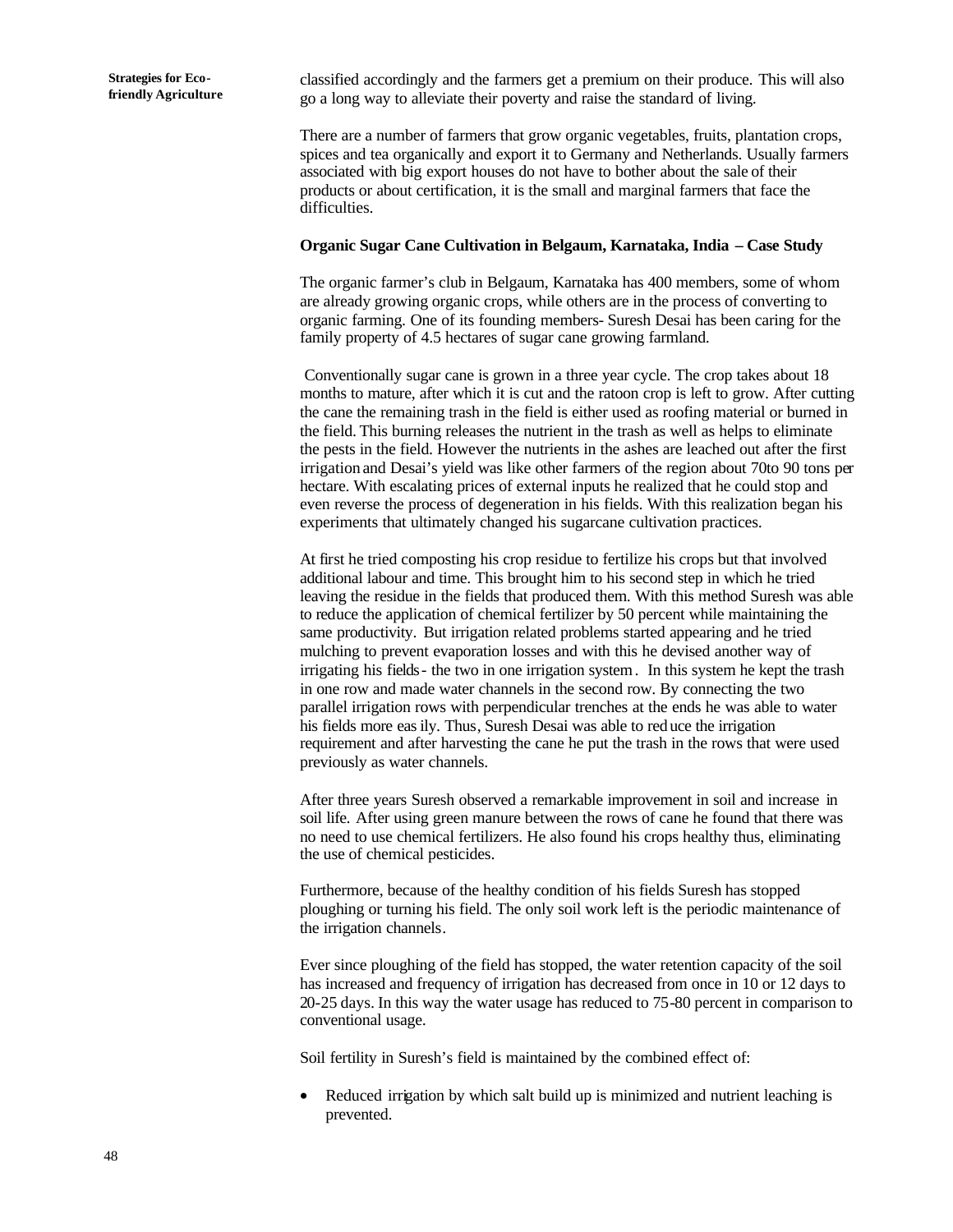- Trash composting which prevents evaporation of moisture from the soil, improves the soil structure and quality and as the trash decomposes it provides nutrients back to the roots.
- Green manuring which is a source of nitrogen and other elements, thus compensating for the high carbon content of trash and according to him also combats the effects of continuous mono-cropping without rotation.
- Soil conditioning that hastens the decomposition of trash by enhancing the proliferation of fungi.

The benefits of Suresh's methods are:

- His canes mature in 8 or 8.5 months in comparison to 11 or 12 months of the conventional farming system.
- Sugar recovery is better than the chemically grown ones.
- His canes are healthy with no smut or grassy shoot and no chemicals or botanical sprays have been needed.
- Suresh's cane yield is 100tons in comparison to his fellow farmers whose yield is 110 tons but then his investments are much less in comparison to that by his fellow farmers.
- He claims that water requirement is even less than that required through sprinkler irrigation.
- As minimum tillage is practiced there is no fallow or replanting of sugarcane. Thus labour cost is significantly reduced.
- Since he used the natural biological cycles as the main input, there was an impressive increase in soil biodiversity, which is now maintaining the yields.
- The use of traditional dry farming crops as green manure, functions as a gene pool for the rapidly disappearing species.
- Suresh has been able to reduce the costs per hectare, mainly due to decrease in labour requirement. As he uses few external inputs investment is low and his yields are average, but his net profits are higher than those of a conventional farmer.

More and more farmers are following Suresh's model of sugarcane cultivation and some have obtained even better results than Suresh himself! Through out his experimentation Suresh has learnt a variety of lessons, all of which are fundamental to organic agriculture, and the sustainable use of natural resources. His experiments have shown that a diverse soil biodiversity is a powerful tool for organic agriculture and can substitute external inputs entirely (*Source* FAO).

#### **12.3.4 Benefits of Organic Farming**

Organic farming differs from other farming systems in a number of ways:

- It favours renewable resources and recycling of wastes so that nutrients are returned to the soil. A succession of micro-organisms (bacteria, fungi, detritus feeding invertebrates) occurs in the detritus, until organic matter is reduced to elemental nutrients.
- It generates only non-accumulative and biodegradable waste and by-products.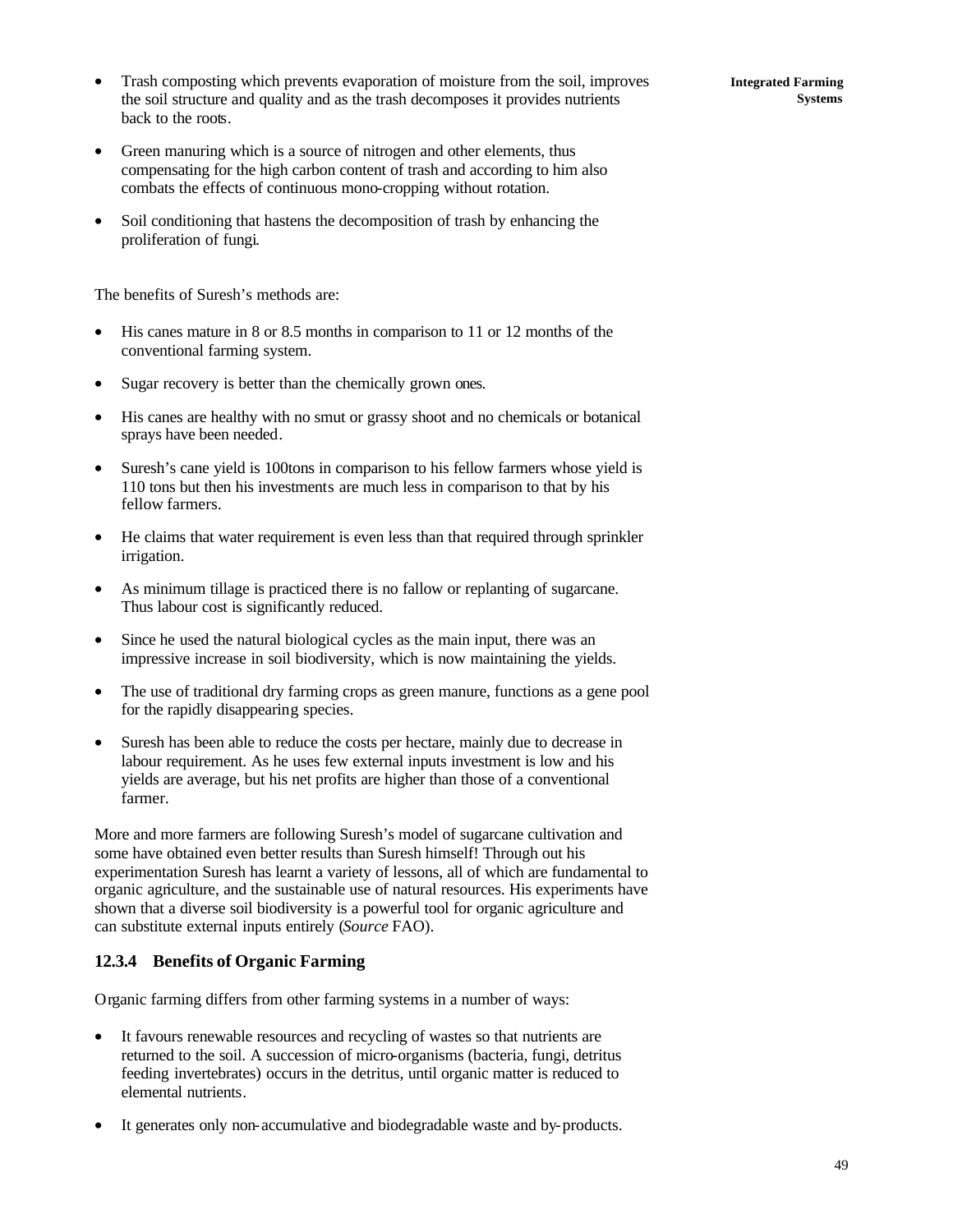- Organic farmers build upon the environmental services and help to enhance soil fertility. Soil structure is improved through nutrient mining by deep rooted crops, improvement of nutrient availability through mycorrhizal associations, crop rotation crop residues green manures etc. Minimum tillage favours carbon retention in the soil and avoids soil compaction. Integrating trees and shrubs conserves water and provides defence against adverse weather conditions. Due to change in soil structure and increased organic content of the soil in organic management, water efficiency is likely to be high on organic farms.
- It respects the environment's own system for controlling pests and disease in raising crops and livestock and avoids synthetic pesticides, herbicides, chemical fertilizers, growth hormones antibiotics and gene manipulation.
- It helps in maintaining environmental health by reducing pollution and reduces health hazards due to absence of residues in the agricultural products.
- It promotes and enhances agro-ecosystem health, biodiversity, genetic heterogeneity, biological cycles and soil biological activity.
- It reduces cost of agricultural production in terms of energy use. In organic farms, mechanisation is often replaced by labour, especially for weeding and harvesting of diversified crops. Indirectly, substituting natural for synthetic fertilizers saves non-renewable energy and nitrogen leaching is minimized.
- Diversification of crops and livestock varieties on organic farms means that risks are spread. There may be less chance of a bumper year for all enterprises but then there is less chance of low production in all crops and livestock simultaneously. This contributes to food security and stability of supply.
- Although yields in organic farms are less than yields of intensive-input conventional farms, they are still within acceptable limits and experiences of low productivity agro-ecosystems show potential to double or triple average yields.
- Organic farming and integrated farming also represent real opportunities for contributing to vibrant rural economies through sustainable development.

Nevertheless, organic farmers face huge uncertainties. The constraints in adoption of organic farming practices by farmers are often the high managerial costs and risks of shifting to a non chemical way of farming, limited awareness and lack of marketing infrastructure, inability to capture marketing economies and limited access to capital.. Lack of information is a major obstacle to organic conversion. Most people in all kinds of areas including scientists, researchers, extension officers and politicians strongly believe that organic agriculture will not be able to contribute to food security.

Let us now examine the linkages between organic agriculture and biodiversity in the next section.

#### **SAQ 3**

List the three most important issues in your opinion that are related to organic agriculture.

# **12.4 ORGANIC AGRICULTURE-BIODIVERSITY LINKAGES**

Organic agriculture offers a means to address food self-reliance, rural development and conservation of nature. The common thread in all this is the sustainable use of biodiversity. Successful organic agriculture needs appropriate functional groups of species and essential ecosystem processes as its main input to compensate for the restriction on the use of synthetic inputs of fertilizers and plant protection chemicals is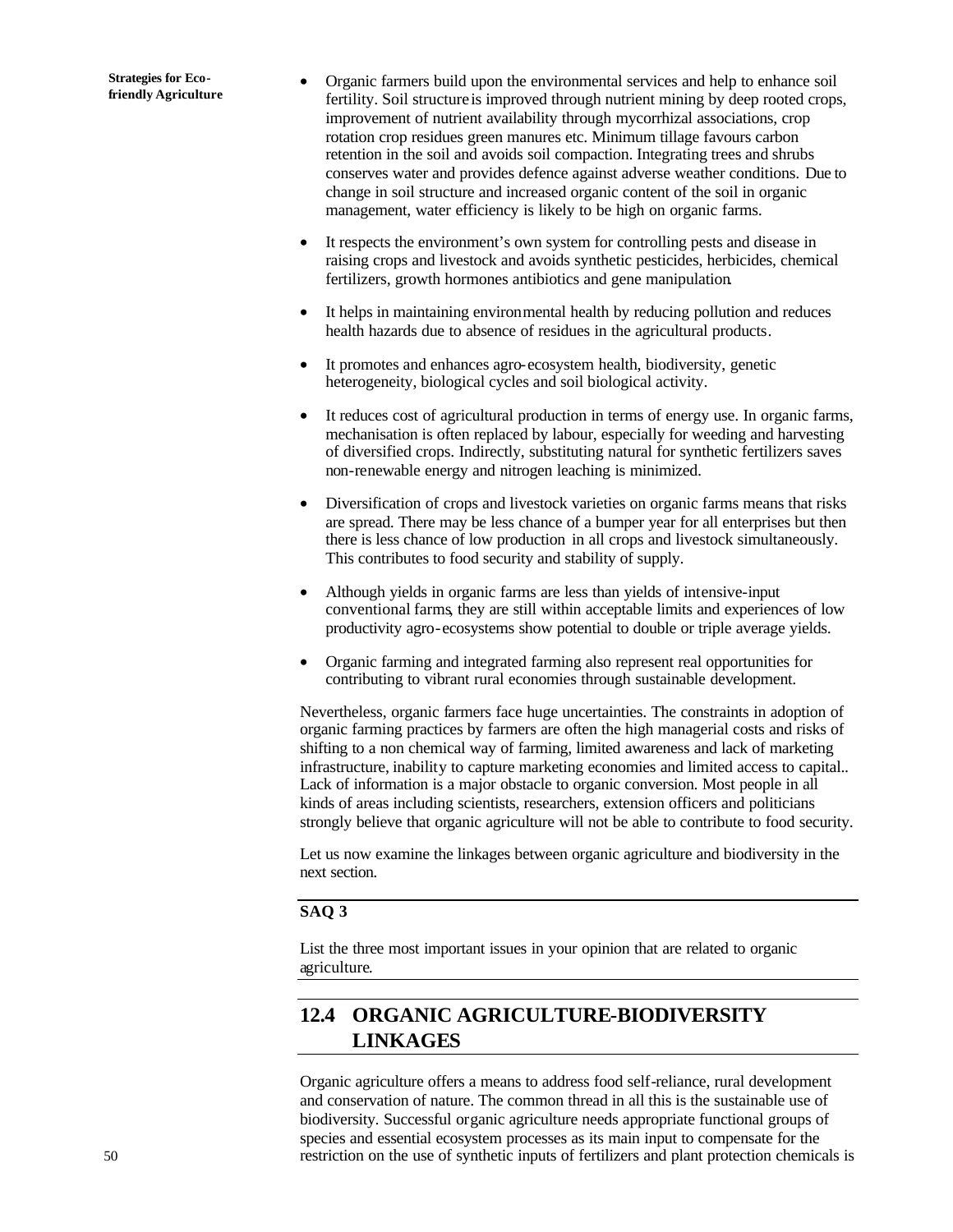Therefore, an organically healthy soil is the base for foo d production and a diversity of plants and animals on land prevents pests and diseases.

- Organically managed soils significantly increase biological activity and total density of soil micro-organisms. Such biodiversity improves nutrient cycling and soil structure.
- Organically managed soils have an abundance of earthworms and other beneficial arthropods living above the ground and this improves the condition of crops. The biomass of earthworms in organically managed soils is 30-40 percent higher than in conventional systems. More abundant predators help to keep the pests in check.
- Organic crops benefit from root symbionts (see section 12.3 too). On an average mycorrhizal colonization of roots is highest in crops unfertilized grown under organic systems. Conventional crops have 30 percent lower colonization levels.
- Organic soils have higher micro-organisms that mineralize more actively and also contribute to stable soil organic matter and thus nutrients are recycled faster and soil structure is improved.
- Enzyme activity in organic soils is much higher than in conventionally managed agro-ecosystems
- Wild flora including endangered species is more abundant in organic fields. Weeds often sowed in strips in inorganic fields to reduce the incidence of aphids, influence the diversity of arthropods. Flowering weeds are useful in attracting pollinators and parasitoids.
- Organic agriculture has a closed nutrient cycling on the farm and therefore, has high energy efficiency.

There are several hundreds of small and marginal farmers in the South Asian region who still follow the traditional system of agriculture which promotes the use of local varieties or breeds of live stock that are better adapted to local conditions. Besides the fact that organic farmers cannot use synthetic inputs, their use of organic fertilizers and natural pesticides are uneconomical in the long run. Therefore, the comparative advant age of certain local varieties that are able to withstand local natural stress, especially in marginal lands makes organic farmers adopt biodiversity management as an important productive strategy.

In addition large pool of genetic resources for food can be maintained and other useful organisms such as predators, pollinators and soil micro-organisms are increased. Thus organic farmers are providing an important contribution to the *in situ* conservation, restoration and maintenance of agricultural biodiversity and conserve and improve the natural environment.

# **12.5 SUMMARY**

In this unit you have learnt that:

• Farming System is a concept that puts together the components of soils, water, crops and cropping systems, livestock, labour, capital, energy, and other resources with the farm family at the focal point, thus aids in integrated management of agriculture and other related events.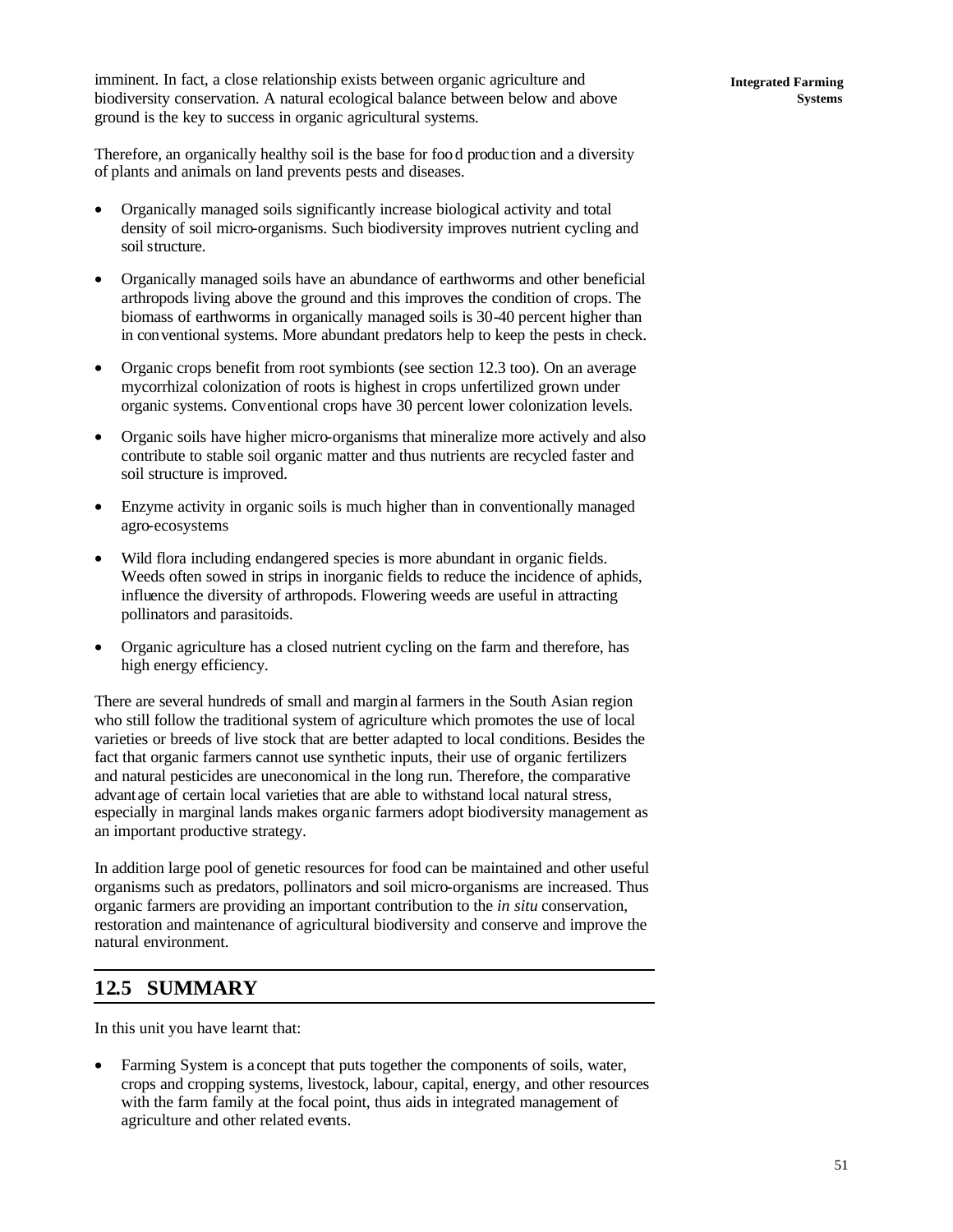- The main concept of integrated farming system is that the farm consists of subsystems which all work together in a synergistic manner, one subsystem creating inputs for the other and eventually ending in a more closed cycle. It is based on the fact that since resources are finite and so they must be used judiciously to bring about a positive change in the economic and social framework of the people.
- Integrated farming involves the utilization of locally available resources that may involve feeds, wastes and other outputs from the subsystems within. There is a high degree of nutrient cycling and reduction of energy cost. This holistic approach in total farming system helps in reduction of waste and creating interdependence and overall economic efficiency. Thus the system is more sustainable ecologically, economically and socially.
- Organic agriculture is an earth friendly system that promotes biological cycles and soil biological activity. It is based on minimal off- farm inputs and on farm management prac tices that restore and maintain ecological balance and harmony. All kinds of agricultural products like grain, eggs, poultry, meat, fibres, cotton etc can be produced organically without the use of synthetic fertilizers and pesticides.
- Organic agriculture seeks to optimize the primary efficiency of agro-ecosystems, keeping the local environmental conditions and social needs of a region in mind. It makes use of many more varieties of plants and animals than conventional system of agriculture. Thus organic farmers are providing an important contribution to the *in situ* conservation, restoration and maintenance of natural resources including agricultural biodiversity.

# **12.6 TERMINAL QUESTIONS**

- 1. Explain what a farming system is. How is an integrated farming system different from organic farming system?
- 2. What constitutes organic agricultural system?
- 3. How do organic farmers fertilize their crops? How do they control crop pests and weeds?

### **REFERENCES**

- 1. Anon (1985) Package of practices for increasing production; Fish-cum- livestock Cardamom based Farming System. National Symposium on Farming Systems farming, Central Inland Fisheries Research Institute,Barrackpore, India,Extention Manual No. 5, p 12.
- 2. http://www.fao.org/organicag/doc
- 3. Jayanthi, C. Rangaswamy S., Mythili S, Baluswamy M., Chinnusamy C.,and Sankaran N. (2001) Sustainable productivity and profitability of integrated farming systems in lowland farms. National Symposium on Farming Systems Research in New Millennium 15-17 Oct, Modipuram, Meerut, India.
- 4. Korikanthimath, V.S. (2001) Resource optimization in Robusta Coffee and Research in New Millennium 15-17 Oct, Modipuram, Meerut, India.
- 5. Scialabba Nadia Organic Agriculture: The Challenge of Sustaining Food Production while enhancing Biodiversity United Nations Thematic Group, Sub Group Meeting on Wildlife, Biodiversity and Organic Agriculture Ankara, Turkey, 15-16 April 2003.